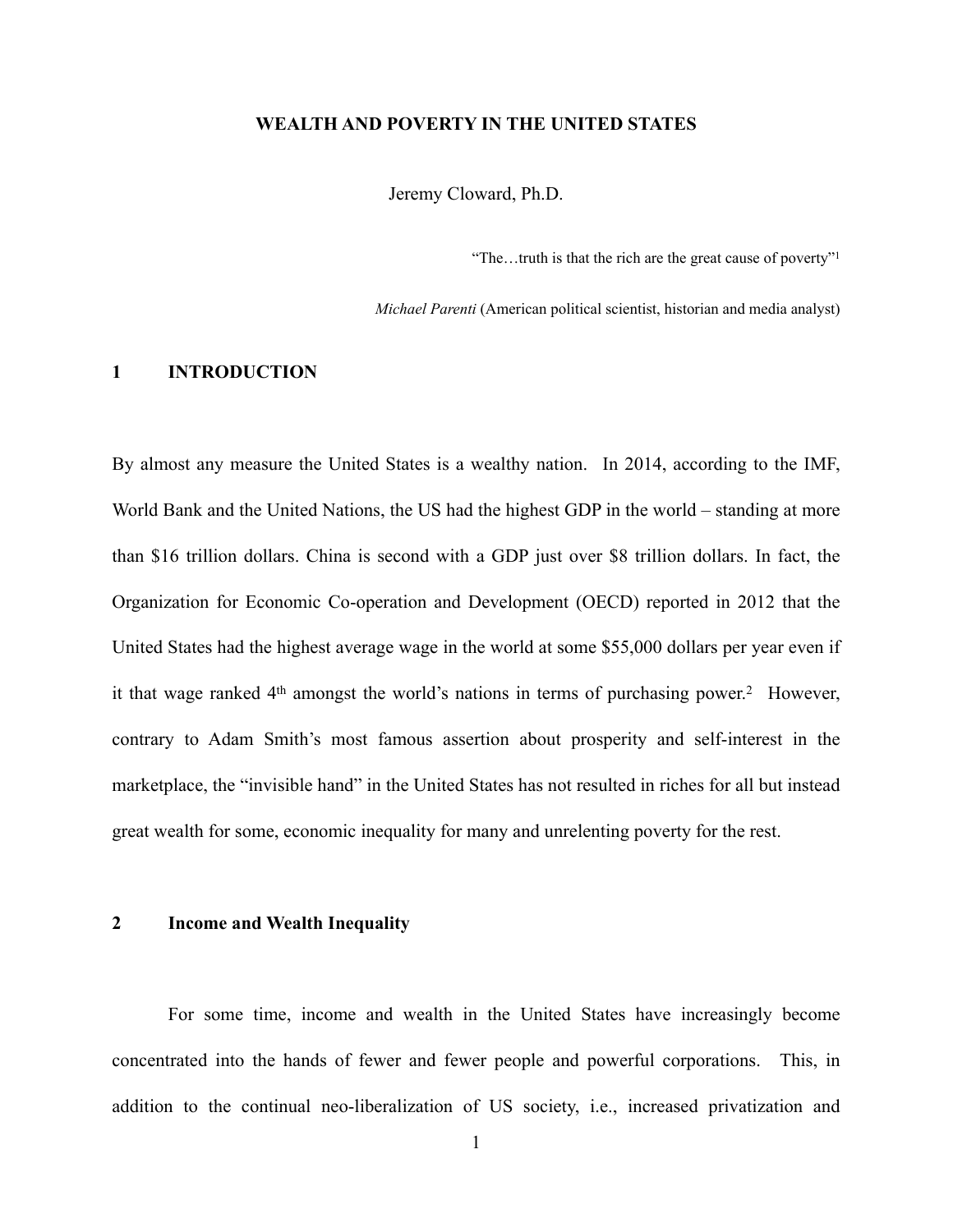reduced funding for social programs, has created a situation where day-to-day living has become more expensive yet the median wage "has been stagnant" for the great majority of the American people.<sup>3</sup> Today, this has created a situation where economic inequality is greater than at almost any period in US history.

## **The Richest 1% vs. Everyone Else**

In fact, income inequality has been on the rise in the United States since at least the early-1970s after consistent economic growth year after year for working people from 1947 – 1973. The 1970s was the beginning of neoliberalism in the United States (likely beginning with 4 Nixon's push to privatize health care) and was firmly put in place after the election of Ronald Reagan in 1980. Since that time the US working class has seen more and more austerity with the scaling back of social welfare programs, decreased union membership, decreased wages, increased working hours and an increase in the price of goods. Without question, since the 1970s, the greatest gains in the United States have been for the very richest segment of the US population. To be sure, based on CBO numbers, the Nobel Prize-winning economist Paul Krugman has extrapolated that "70 percent of the rise in average family income went to the top 1 percent" in the United States from  $1977 - 1989$ .<sup>5</sup> Further illustrating the upward trend of capital accumulation, in 2012, the richest 10% of the US population "captured a record 48.2 percent of total earnings." Whereas the richest  $1\%$  of the US population saw their incomes rise "nearly 20 percent compared with a 1 percent increase for the remaining 99 percent" of the American population. 7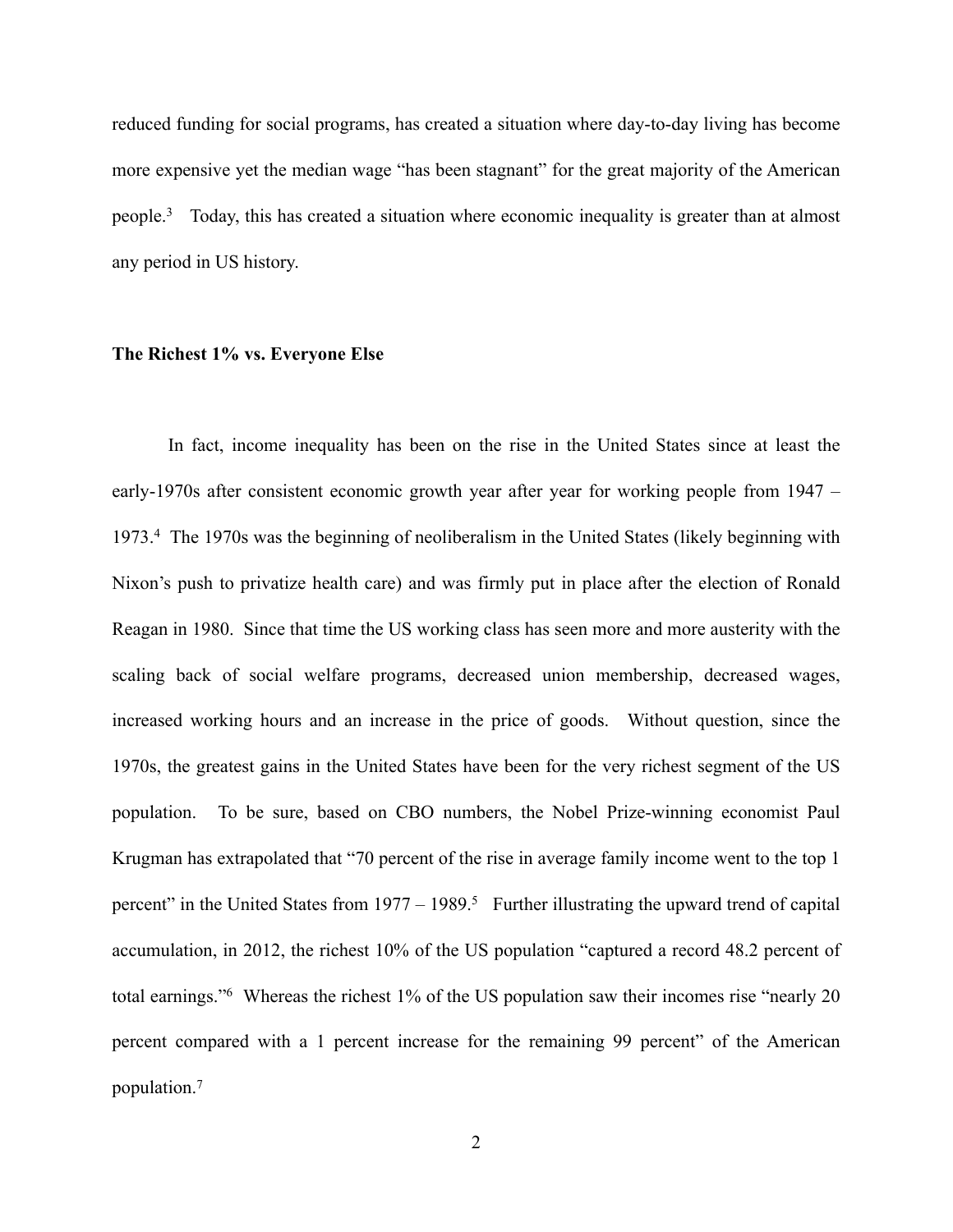According to the Economic Policy Institute and based on income figures of the United States from the 1979 – 2010, the largest money making year for the richest 1% of the US population was the same year that the "Great Recession." Indeed, in 2007 the richest 1% of the US population earned 58.7% of the nation's income, while the top 90%-99% segment of the population earned 24.3% of the nation's income and the bottom 90% of the US population shared the remaining  $17\%$  of the national income.<sup>8</sup> In other words, in 2007 the richest 1% of the nation's income-earners "earned" 58.7% of the nation's income while the bottom 99% earned just 41.3% of the nation's income combined. By comparison, in 1979, wealth was more equally distributed with the top 1% earning 36.2% of the nation's income, middle the 90% - 99% segment of the population earning 33.5% of the nation's income and the bottom 90% earning 30.3% of the country's pay.<sup>9</sup> Still unequal but not as dramatic as today. Without a doubt, in summing up this change in income distribution the Congressional Budget Office found that between 1979 and 2007 income in the United States grew by 275% for the top 1% of households and just 58% for the bottom 80% of households combined.<sup>10</sup>

Why is any of the above the case? At least one reason (although not the only reason) is because the US has the worst CEO-to-average worker pay ratio in the entire First World. While the US has the most billionaires in the world (492), including the world's richest person – Bill Gates (net worth: \$76 billion dollars), CEO-to-average worker pay stands at some 354:1.<sup>11</sup> In other words, the average CEO in the United States earns more than \$12 million dollars a year while the average employee earns less than \$35,000 dollars a year.<sup>12</sup> One of the most extreme examples of CEO-to-average worker pay is that of former JC Penney's CEO, Ron Johnson, who's income was almost 1,800 times greater than the average employee at JC Penny's.<sup>13</sup>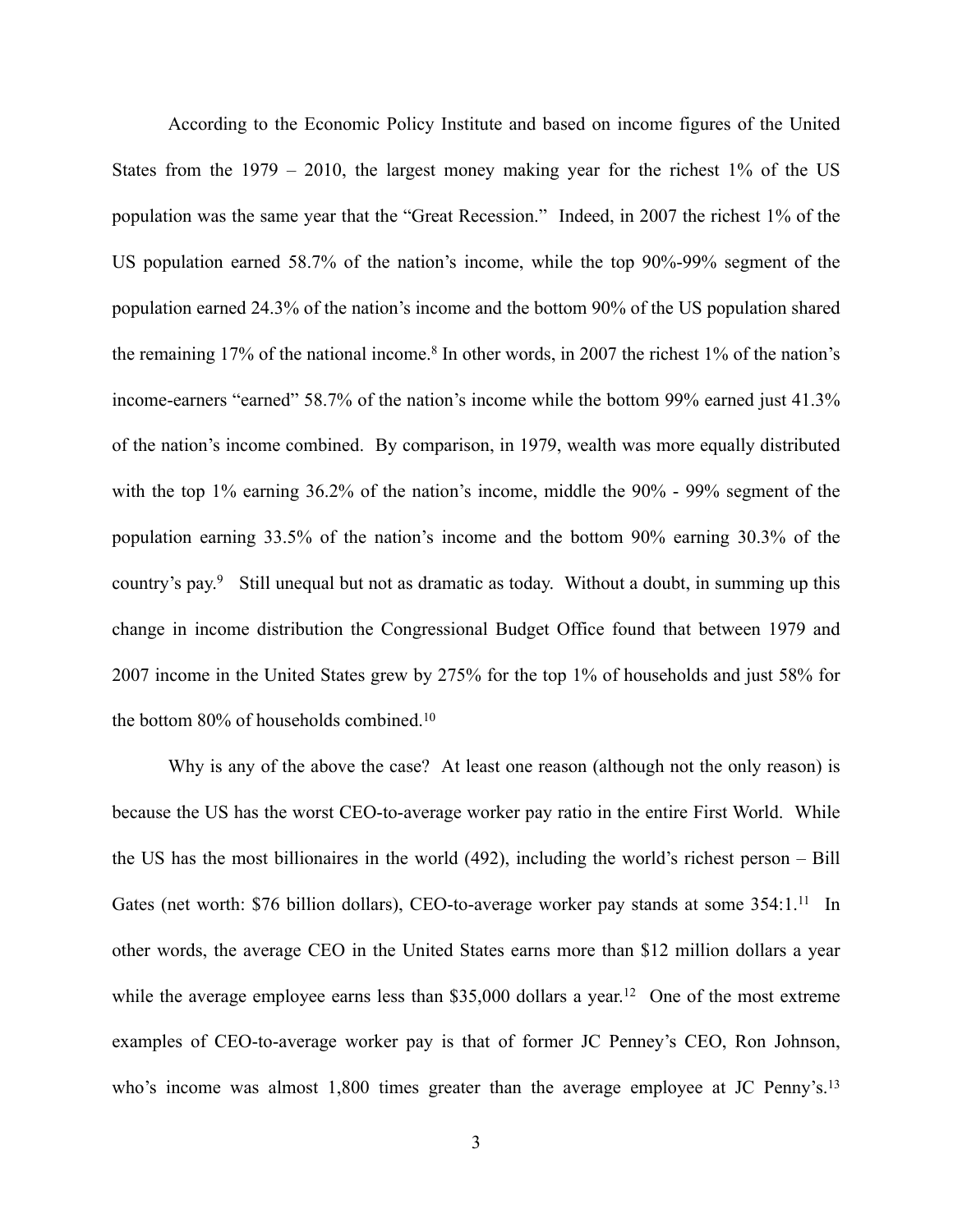Johnson is hardly alone, as extreme income inequality is quite common across the United States. Indeed, Larry Ellison of Oracle "earns" \$78 million dollars a year or some 2,700 times more than Oracle's average employee.<sup>14</sup> However, neither Johnson nor Ellison is the *highest* paid CEO in the United States – that spot belongs to Charif Souki of Cheniere Energy Inc. As head of the Texas oil company, Souki was paid almost \$142 million dollars in 2014, more than 4,028 times than that of the average Cheniere worker.<sup>15</sup> All three CEO's "compensation" would be much greater still if it was measured not by CEO-to-average worker but by CEO-to-*lowest* paid worker.

Notably, CEO-to-average worker pay in the United States has increased 1000% since 1950.<sup>16</sup> For sure, the disparity between those who earn the most and the average company employee has increased from 20:1 in 1950 to 42:1 in 1980 to 120-to-1 in 2000 to where its stands today.<sup>17</sup> Yet any of this could have been prevented with the passage of one simple law that makes this type of income exploitation illegal. However, no law has been passed by the United States Congress and no law is likely to be passed as the neoliberal grip and the proponents of its advantages grab more firmly onto government policy, the economic system and society in general.

Nonetheless, the strongest bulwark against wage inequality in the United States has traditionally been union membership. Yet, union membership has dropped dramatically since the 1970s with many people, unfortunately, often viewing unions with suspicion. As previously mentioned, according to the Bureau of Labor Statistics just more than 1 in 10 or 11.3% of "wage and salary workers" belonged to a union in 2013 – the lowest rate since the Great Depression when unions first began to develop in the United States.<sup>18</sup> In fact, during the summer of 2009,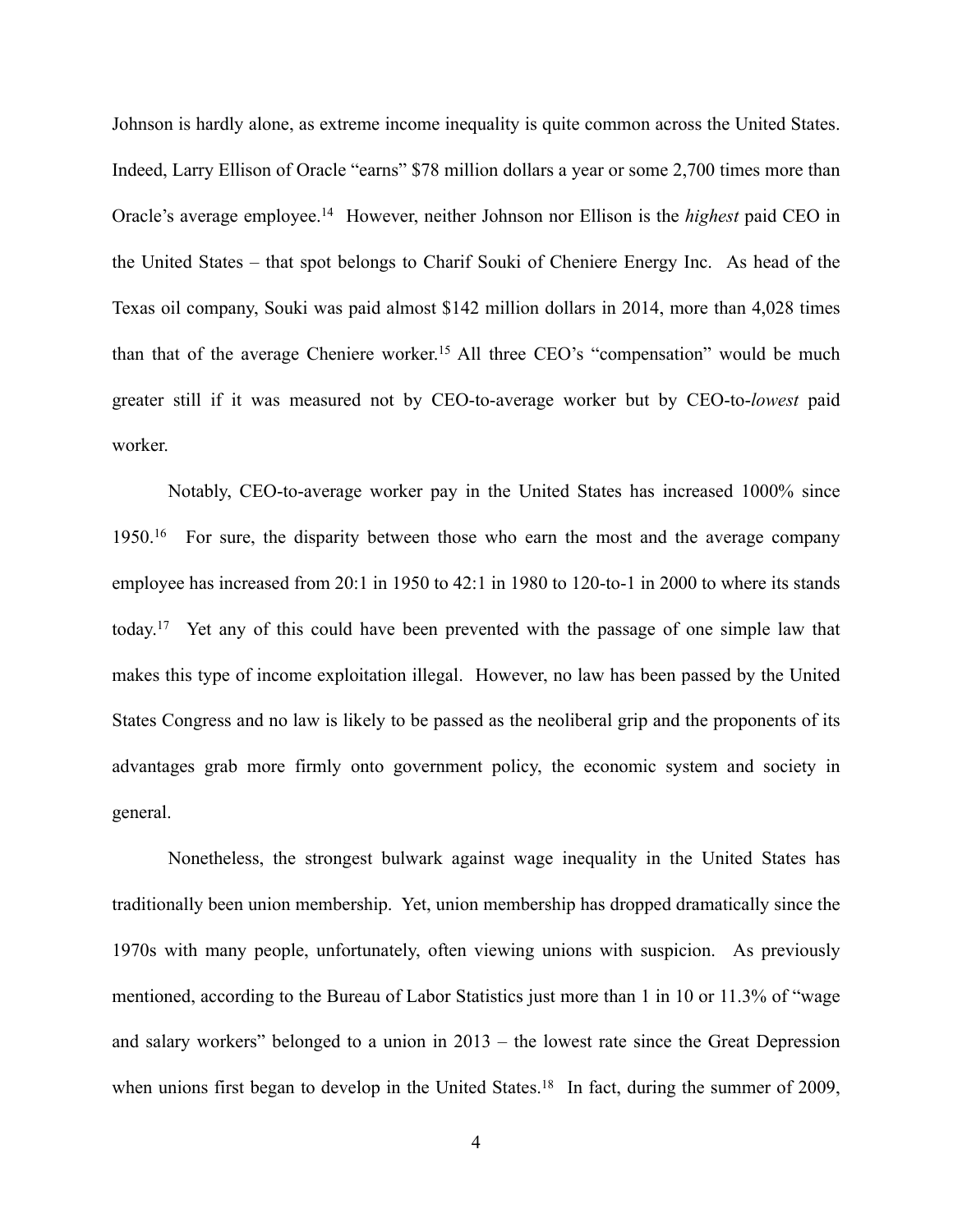"disapproval" of unions was measured at an all-time high with some 45% of the population not viewing unions in a favorable light.<sup>19</sup> During that same time-period not more than  $8\%$  of the population had a "great deal" of confidence in organized labor with that number never moving beyond 11% by 2014. 20

Unlike income, wealth is determined not by one's salary but instead is based upon an individual's assets, i.e., homes, cars, personal valuables such as jewelry and art, businesses, savings and investments. Based on this criteria, as of 2014, the bottom 80% of the US

population controls just 7% of the wealth in the United States combined.<sup>21</sup> Yet, as noted, the gap between the wealthiest 1% of the United States and the other 99% is greater than at any time since 1928, the year before the Great Depression began. To be sure, today the top ¼ of 1% of the US population has *The Richest 1% of the 1920's: Henry Ford, Thomas Edison,*  more wealth than the bottom 99% combined.



*President Warren G. Harding and Harvey Firestone (1921)*

As of 2014, according to former Secretary of Labor and political-economist Robert Reich, 95% of the gains that have been made since the beginning of the "recovery" from the "Great Recession" in 2009 have gone to the top 1% of the population<sup>22</sup> resulting in situations where "just six Walmart heirs have more wealth than the bottom 42 percent of Americans combined (up from 30 percent in 2007).<sup> $23$ </sup> And, the 400 wealthiest Americans have more wealth (some \$2) trillion dollars' worth) than the bottom one half of the US population combined.24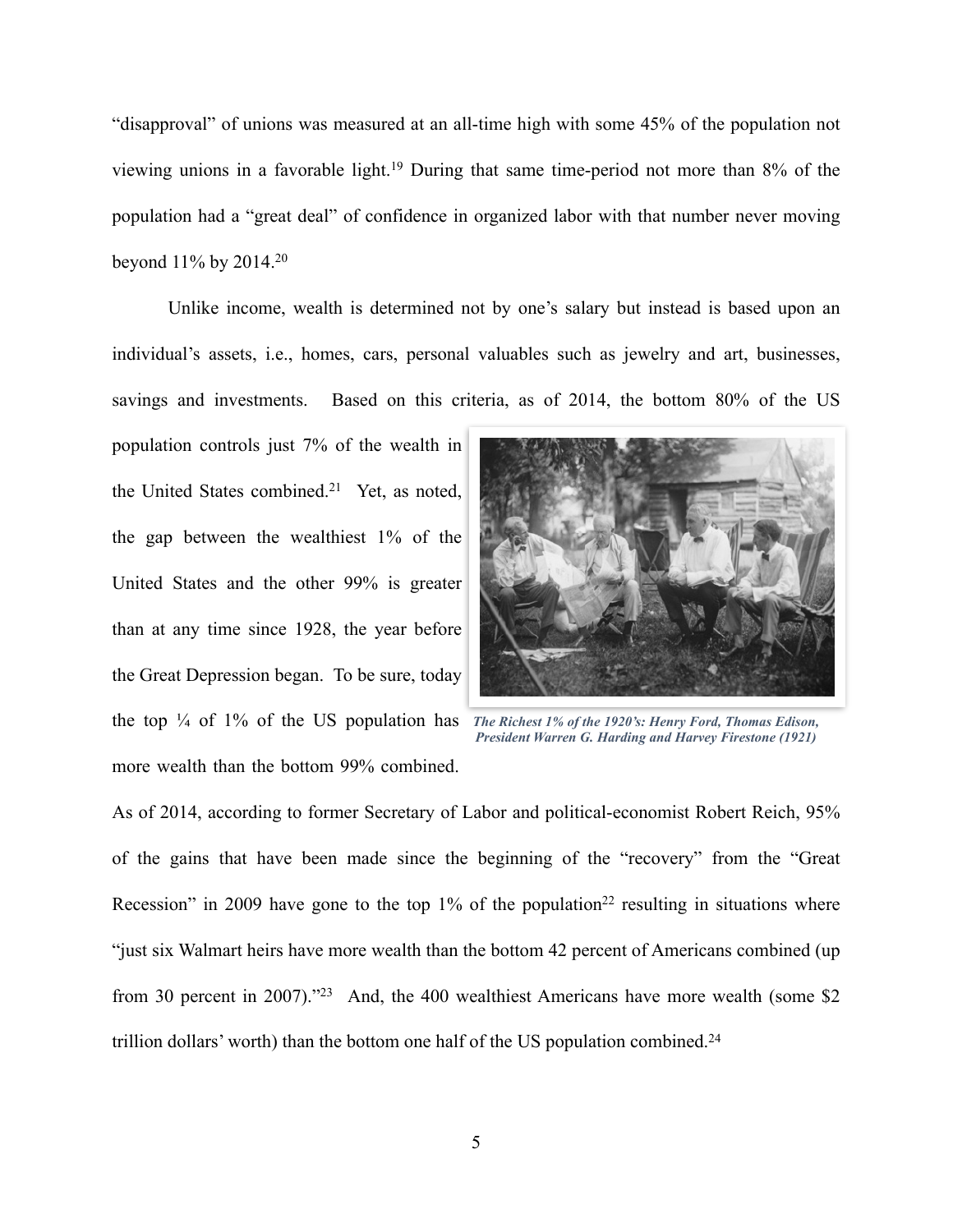#### **The Concentration of Corporate Power in the US Marketplace**

 A second reason for economic inequality in the United States is rooted in the concentration of corporate power within any given sector of the US economy. Undeniably, the great majority of commodities and services produced within any one industry are done so by a narrow group of multinational corporations. The MNCs within that industry then set the price of that commodity or service *and* determine the wage of the workers as well as much of the conditions of the workplace. In doing so, it is often corporate power and not some Smithian "invisible hand" that determines the amount of income that the US working class will be provided with in order to live. After all, it is the owners of the means of production who hire and fire members of the working class and not the other way around. Detailed below are two separate industries  $- (1)$  the consumer goods industry, and (2) the banking industry – which are used to illustrate the degree of concentration of corporate power in any one industry within the United States.

## **The Corporations that Control the Consumer Goods Industry**

 Much in the way that the news media in the United States is dominated by six giant corporations, effectively creating an oligopoly – a market that is dominated by just a few firms – so too is the consumer goods industry controlled by just a handful of powerful corporations. A complete listing of the thousands of products sold by these companies in the US would only make sense in an appendix and would be much greater still if that appendix enumerated the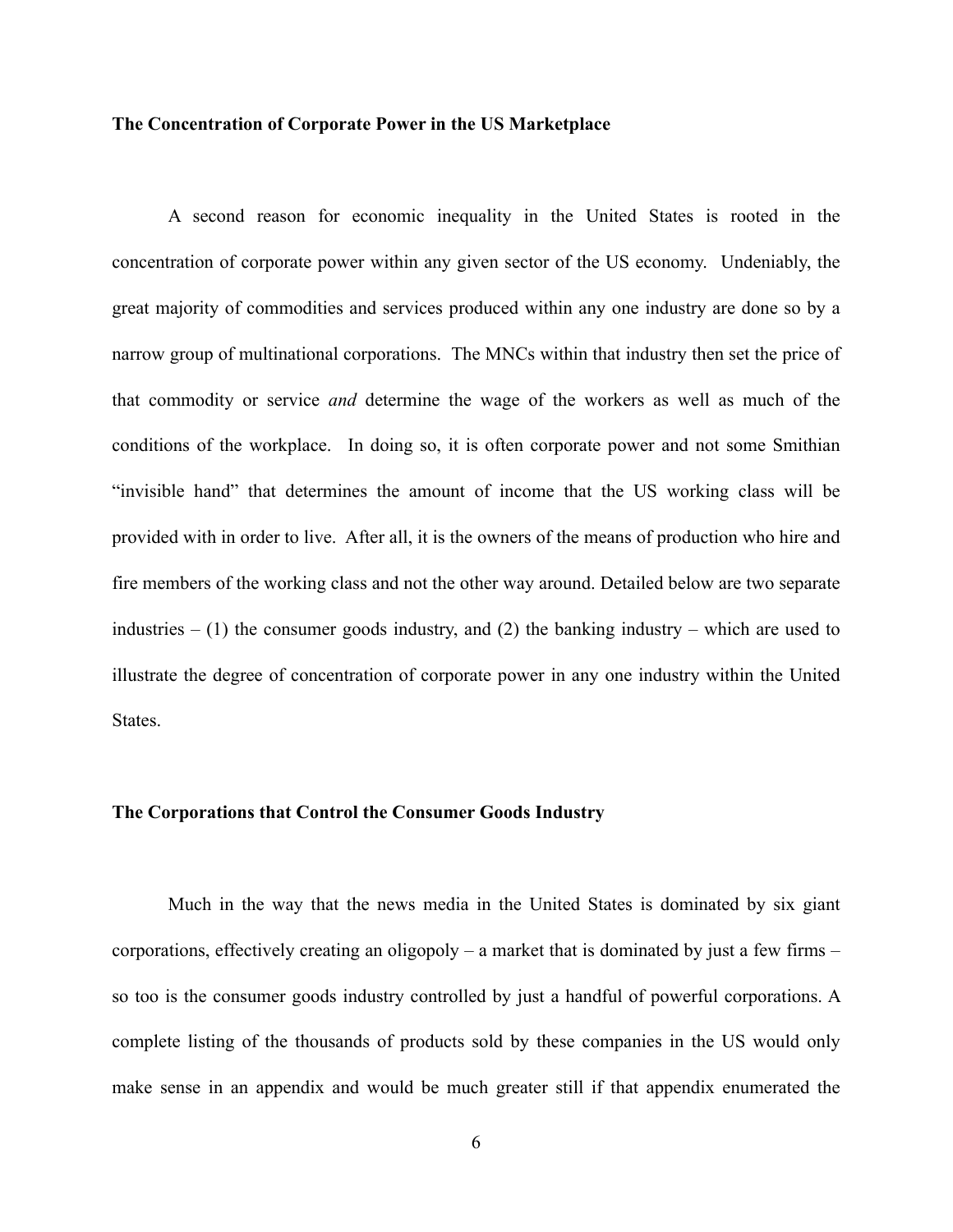extensive list of products sold not just in the United States but around the world. However a listing of *some* of the products sold *within* the United States can be instructive. Below is a listing of the top ten consumer goods corporations that produce the vast majority of what is consumed by the American people:

- (1) **Procter & Gamble Co** is an American conglomerate with assets of more than \$139 billion dollars in 2013. Employing more than 121,000 people, some of Procter & Gamble Co.'s major assets include: Bounty, Braun, Charmin, Crest, Dawn, Dash, Duracell, Febreze, Fusion, Gain, Gillette, Pepto-Bismol, Head & Shoulders, Olay, Oral-B, Pampers, Pantene, Scope, Tide, Vicks, Bold, Bounce, Camay, Cascade, Comet, Cheer, Clairol, CoverGirl, Gucci, Fixodent, Fab, Gleem toothpaste, Herbal Essences, Old Spice, Ivory, Safeguard, Vidal Sassoon, Joy, Max Factor, Venus, Metamucil, Mr. Clean, Nice 'n Easy, Safeguard, Secret, Tampax, Pringles, Jif and Folgers. 25
- (2) **Johnson & Johnson's** is a US owned transnational corporation with assets of more than \$132 billion dollars in 2013. Employing over 128,000 people, some of Johnson & Johnson's major holdings include: Actifed, Acuvue, Band-Aid, Benadryl, Bengay, Carefree, Clean & Clear, Cortaid, Desitin, Efferdent, First-Aid, Imodium, Johnson's Baby Shampoo, Johnson & Johnson Red Cross, Lactaid, Listerine, Listermint, Lubriderm, Motrin, Mylanta, Neosporin, Neutrogena, Nicoderm, Nicorette, Pepcid AC, Provin, Purell, REACH, Rembrandt toothpaste, Rogaine, Rolaids, Splenda, Stayfree, Sudafed, Tucks Pads, Tylenol, Visine and Zyrtec.<sup>26</sup>
- **(3) Nestle** is a Swiss multinational corporation with assets of more than \$120 billion dollars in 2013. Employing in excess of 333,000 people, some of Nestle's major assets include: Coffee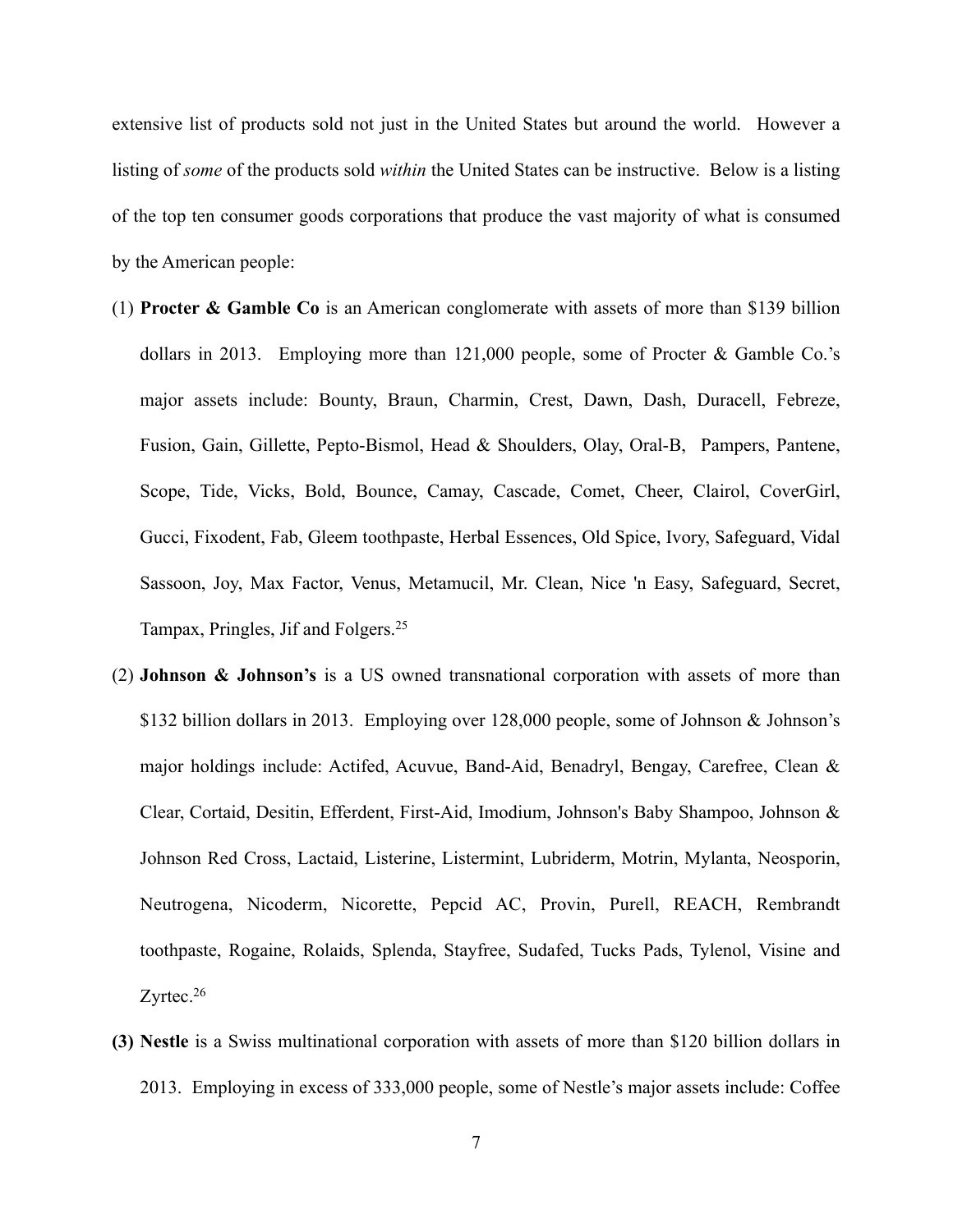Mate, Taster's Choice, Nestle, Skinny Cow, Nescafe, Sweet Leaf Tea, Arrowhead Water, Perrier, San Pellegrino, Drumstick, Haagen-Dazs, Edy's, Carnation, Nesquik, Ovaltine, Baby Ruth, 100 Grand, Bottlecaps, Chunky, Goobers, FunDip, Oh Henry!, Pixy Stix, Raisinets, SweetTarts, Nerds, Butterfinger, Kit Kat, Nestlé Crunch, Rolo, Dreyer's, Drumstick, Cheerios, Trix, Gerber, DiGiorno, Hot Pockets, Lean Cuisine, Stouffer's, Tombstone, Nestlé Purina Pet Care, Dog Chow and Friskies Purina ONE.27

- (4) **The Coca-Cola Company** is an American transnational mega corporation with more than \$90 billion dollars in assets in 2013. Employing more than 136,000 people some of the Coca-Cola Company's major assets include: Coca-Cola, Sprite, Fanta, Diet Coke, Dasani, Minute Maid, Power Ade, Vitamin Water, Odwalla, Mello Yello, Bacardi Mixers, Barq's root beer, Black Cherry Vanilla Coca-Cola, Tab, Fresca, Squirt, Mr. Pibb, Schweppes, Seagram's, Rockstar and Nestea.28
- *(5)* **PepsiCo** is a giant American conglomerate with assets of some \$77 billion dollars in 2013. Employing over 274,000 people some of PepsiCo's major holdings include: Frito-Lay, Gatorade, Quaker Oats, Tropicana, Lipton, 7UP, Quaker Chewy Granola Bars, Starbucks DoubleShot, Starbucks Frappuccino, Starbucks Iced Coffee, Rockstar Energy, SoBe, Cap'n Crunch Cereal, Quaker Life Cereal, Quaker Grits, Quaker Instant Oatmeal, Quaker Old Fashioned Oats, Aunt Jemima Mixes & Syrups, Quaker Large Rice Cakes, Rice-A-Roni Side Dishes, Cheetos Snacks, Doritos Tortilla Chips, Lay's Potato Crisps, Ruffles Potato Chips, Tostitos Tortilla Chips, Pork Skins, Cracker Jack Candy Coated Popcorn, Funyuns Onion Flavored Rings, Mountain Dew, Sierra Mist, Pepsi, Diet Pepsi, Pepsi Wild Cherry, Aquafina, Propel Zero and SoBe Lifewater.<sup>29</sup> PepsiCo also originally owned Taco Bell, KFC, Pizza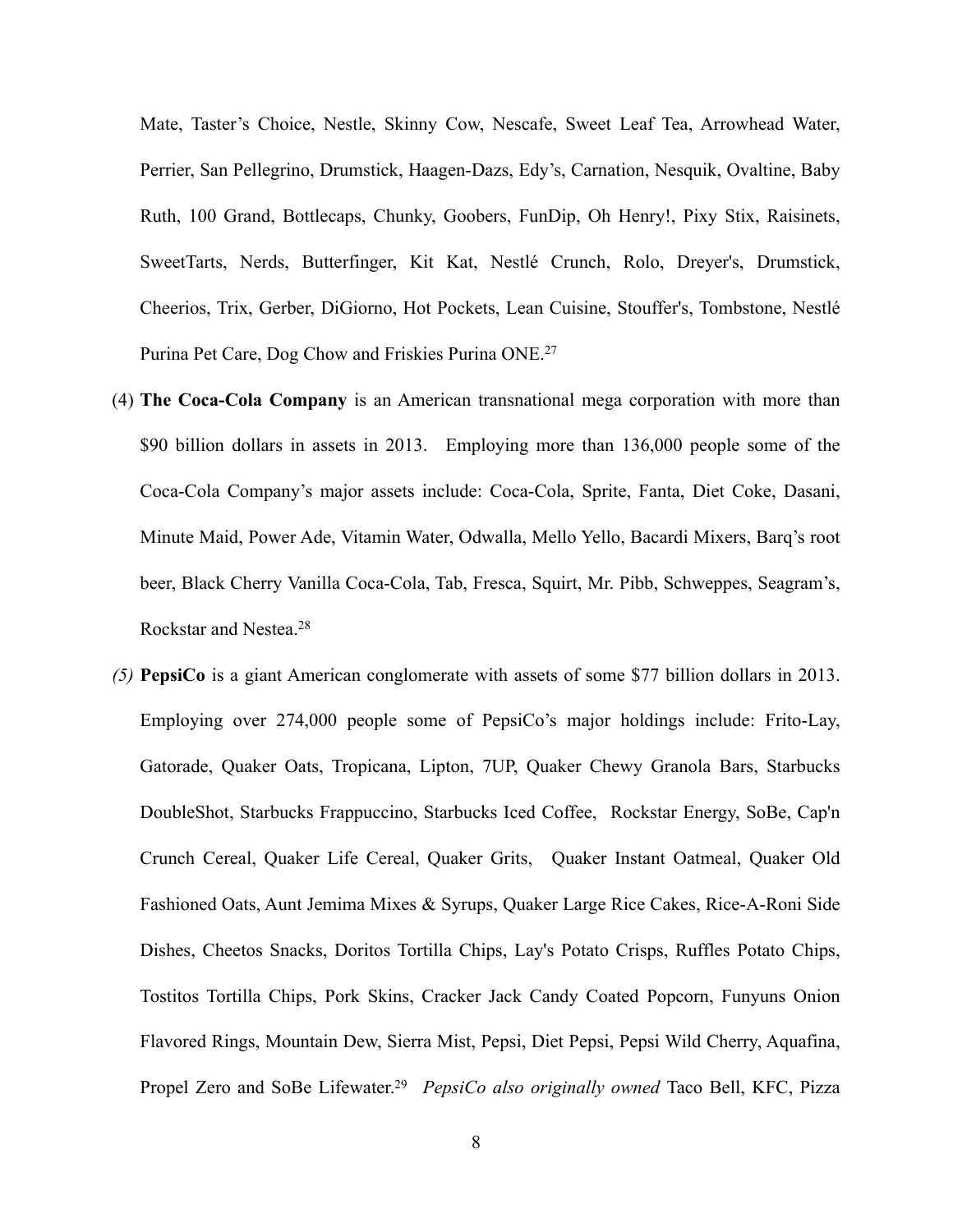Hut, Long John Silver's and A&W Restaurants before creating Yum Brands in 1997 to "spin out" each of those companies under the Yum Brands name.

- **(6) Unilever** is an Anglo-Dutch multinational corporation with assets of more than \$64 billion dollars in 2013. Employing in excess of 174,000 people, some of Unilever's major assets include: Dove, Lipton, Mrs. Filbert's, Popsicle, Fudsicle, Ben & Jerry's, Hellmann's mayonnaise, I Can't Believe It's Not Butter, Imperial Margarine, Breyers, Klondike, Lipton, Lipton Ice Tea, Country Crock, Klondike, Slim Fast, Starbucks, Sure, Lifebuoy, Brylcreem, Vaseline, Noxzema, Close-Up, Comfort, Degree, Pepsodent, VO5 and Pond's.30
- **(7) Mars Incorporated** is third largest privately owned corporation in the United States. The Mars Family net worth is estimated to be more than \$30 billion dollars. Employing more than 72,000 people, some of Mars Incorporated major assets include: Altoids, Big Red, Bounty, Doublemint, Dove, Eclipse, Extra, Freedent, PB Max, Hubba Bubba, Juicy Fruit, Life Savers, M&M's, Mars Bar, Milky Way, Orbit, Pedigree, Skittles, Snickers, Starburst, Spearmint, Twix, Uncle Ben's Rice, Whiskas and Winterfresh.<sup>31</sup>
- (8) **Kraft** is an American owned transnational corporation with assets of \$23 billion dollars in 2013. Employing over 23,000 people, some of Kraft's major assets include: A1 Steak Sauce, Back to Nature, Boca Burger, Bulls-Eye Barbecue Sauce, Capri Sun, Cheesybite, Cheez Whiz, Claussen pickles, Club Social, Cool Whip, CornNuts, Country Time, Cracker Barrel Cheese, Crystal Light, General Foods International, Handi-Snacks, Harvest Crisps, Honey Maid, Jell-O, Knudsen, Kool-Aid, Kraft BBQ Sauce, Kraft Caramels, Kraft Macaroni and Cheese, Kraft Mayo, Kraft Singles, Kraft Sandwich Spread, Lunchables, Maxwell House, Miracle Whip, Orchard Crisps, Oscar Mayer, Grated Parmesan cheese, Philadelphia Cream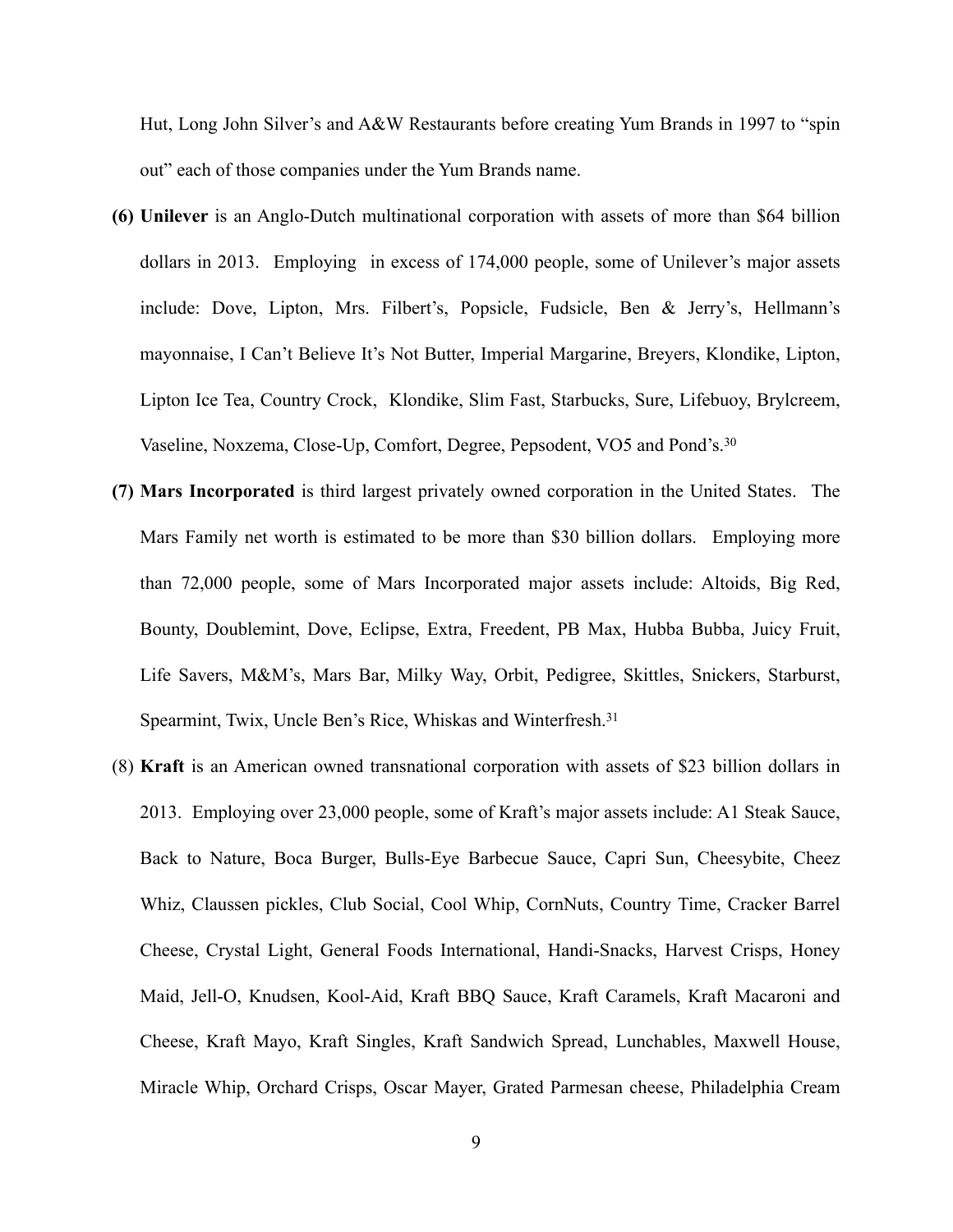Cheese, Planters, Premium, Pretzels, Pure Kraft Salad Dressings, Seven Seas, Shake 'n Bake, South Beach Living, Stove Top stuffing, Swiss Crackers, Sugar Wafers, Taco Bell (grocery store items), Velveeta, Cadbury, Cheese Nips Chiclets, Chips Ahoy!, Fig Newton, Nabisco, Nilla (wafers), Oreo, Ritz Crackers, SnackWells, Tang, Teddy Grahams, Triscuit, Vegemite and Wheat Thins.32

- **(9) General Mills** is an American owned conglomerate with assets of \$22 billion dollars in 2013. Employing in excess of 35,000 people, some of General Mills major assets include: Cheerios, Chex, Golden Grahams, Honey Nut Clusters, Kix, Lucky Charms, Oatmeal Peanut Butter Toast Crunch, Raisin Nut Bran, Boo-Berry, Chex, Cinnamon Toast Crunch, Cocoa Puffs, Count Chocula, Fiber One, Franken-Berry, Reese's Puffs, Total, Trix, Wheaties, Betty Crocker, Bisquick, Pillsbury, Fruit Roll-Ups, Hamburger Helper, Green Giant, Progresso, Columbo, Good Earth, Nature, Valley, Wheaties, Yoplait and Haagen-Dazs.<sup>33</sup>
- **(10)Kellogg's** is an American owned multinational corporation with assets of \$15 billion dollars in 2013. Employing more than 30,000 people, some of Kellogg's major assets include: Froot Loops, Corn Flakes, Frosted Flakes, Rice Krispies, Special K, Cocoa Krispies, Keebler, Pringles, Pop-Tarts, Pringles, Mother's Cookies, Cheez-It, Eggo Waffles, Nutri-Grain, Morningstar Farms, All-Bran, Apple Jacks, Cinnabon, Coco Pops, Cracklin' Oat Bran, Corn Flakes, Raisin Bran, Crispix, Fiber-Plus Bars and Frosted Mini-Wheats.<sup>34</sup>

The above list illustrates the extreme concentration of food stuffs and hygiene products within a small coterie of the very rich. However, the point here is not that basic necessities are being controlled by a handful of companies. It would be difficult to argue that potato chips, sweetened drinks or sugar cereals are essential food items. Instead, the fine point is that it is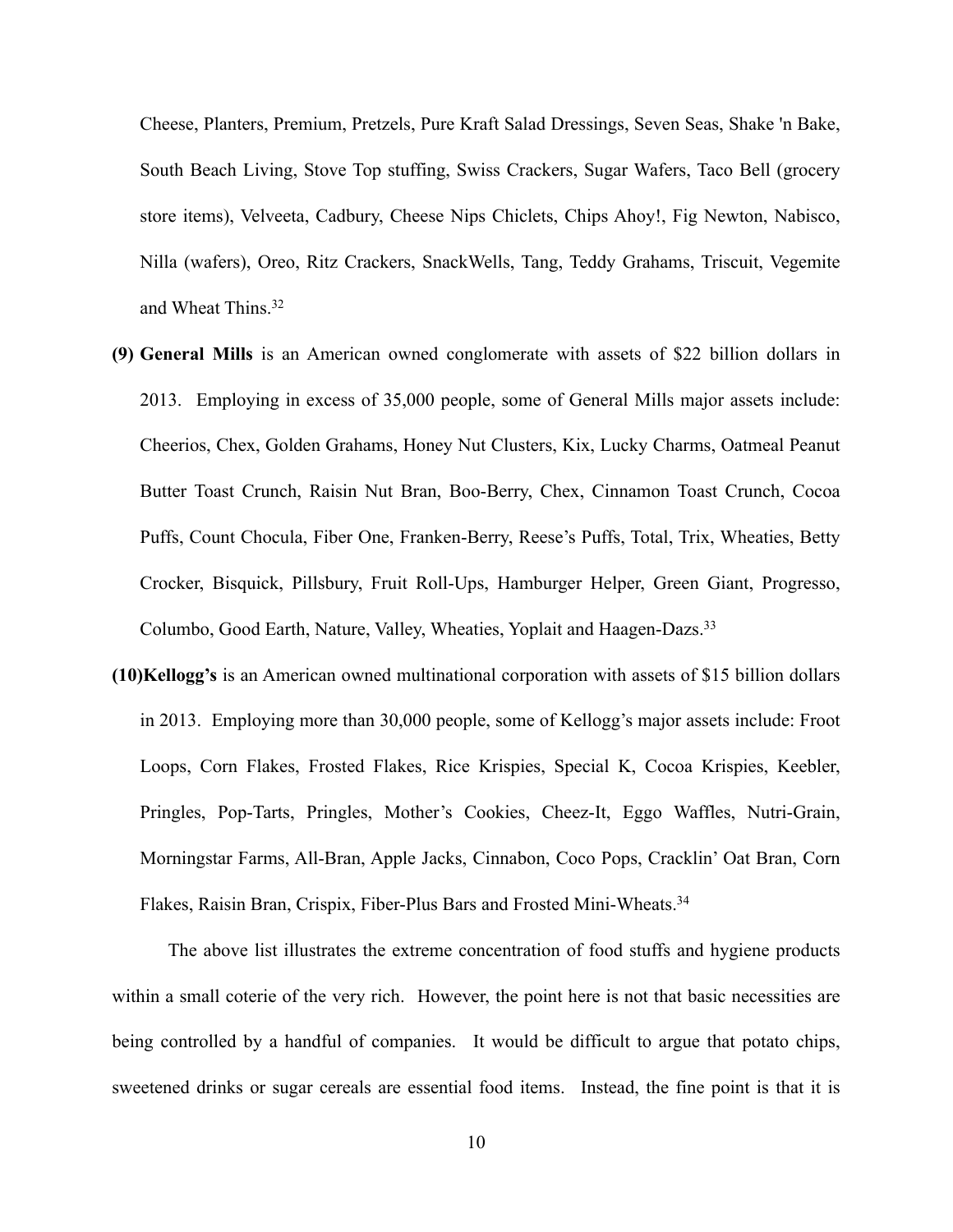difficult to live in the United States and remain untouched by one of these mega-corporations which help to shape far more than just their niche within the American marketplace. Indeed, most people in the United States consume one or more of the above products on a regular basis. While seeming to be separate products the great majority of these products are in reality controlled, much like the news media, by just a handful of powerful corporations (e.g., Nestle controls 8,000 separate brands all by itself). In turn, and most importantly, these ten corporations determine the wages and working conditions of over 1.3 million people in the US and around the world and at the same time set the price for each commodity for all of the planet's seven billion people generating extraordinary profits for a handful of people.

Viewed through the prism of class, working people get a factory job and a candy bar while a tiny fraction of the very rich, such as the Mars Family, gets *\$30 billion dollars* to divide amongst themselves. This is class power and the essence of capitalism. That is to say, the turning of sugar, molasses and cocoa into a commodity that is produced by working people for a low wage at an unfulfilling workplace, which is then sold to the very people who produced it at a higher cost than what the commodity is actually worth so the owning class can extract an exorbitant profit all for themselves.

## **The Banking Industry**

 Not only is the news media, consumer goods industry (as well as many other industries within the US economy) controlled by just a handful of corporations but so too is the banking industry. In 2011, the nation's ten largest financial institutions held 54% of the US population's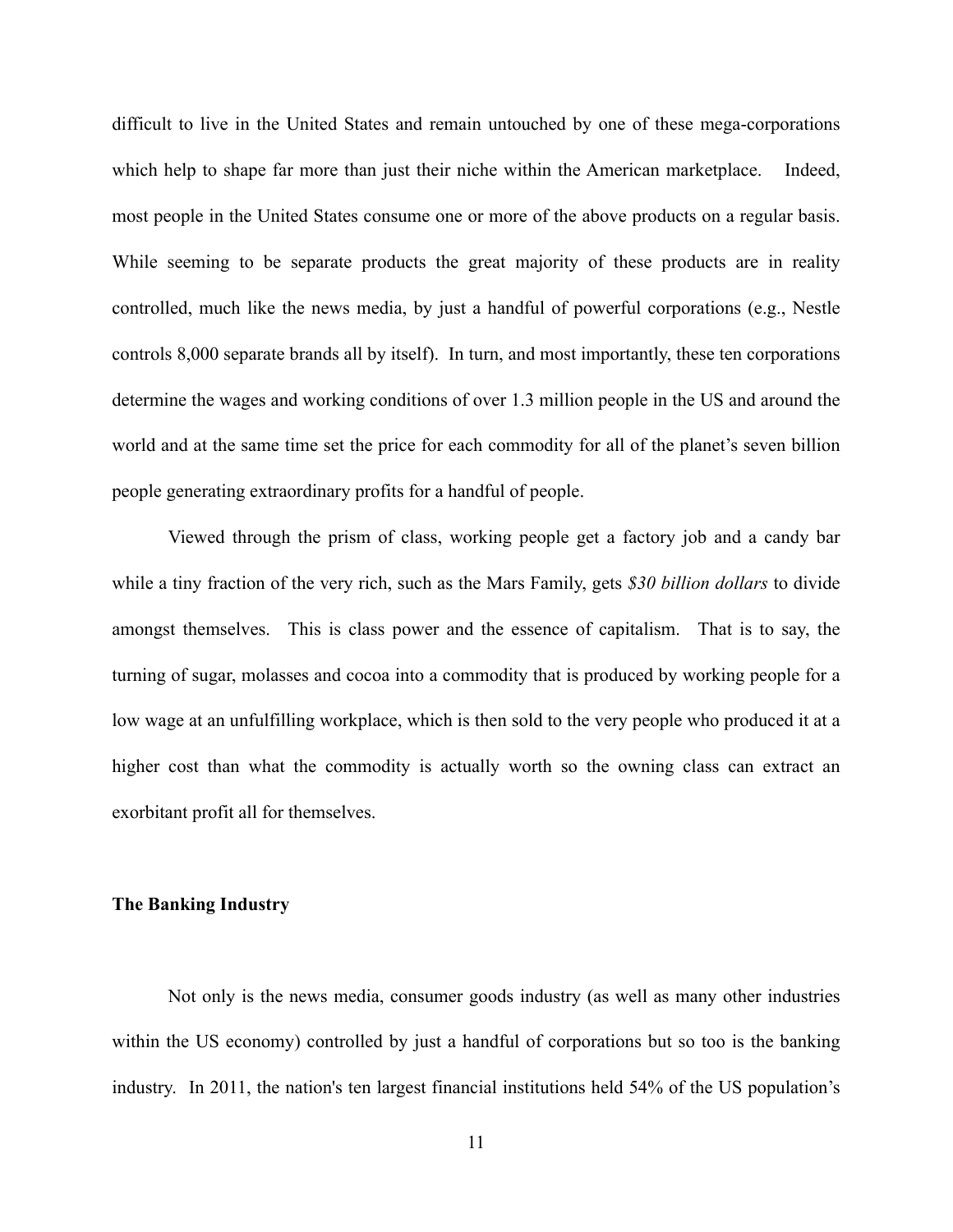total financial assets as compared to just  $20\%$  in 1990.<sup>35</sup> From 1990 through 2011, the number of banks in the US decreased from 12,500 to about 8,000 in part from one bank buying another.<sup>36</sup> In looking at some of the most powerful banks in the US we see an upward cycle of banks and capital concentrated into the hands of fewer and fewer banks from 1990-2011. Consider the following:

**Citigroup** was formed through the merging of Travelers Group, Citicorp, European American Bank and Banamex.

**JPMorgan Chase** was formed through the merging of Washington Mutual, Great Western Financial, H.F. Ahmanson, Dime Bancorp, First Chicago, Banc One, First Commerce, JP Morgan, Chase Manhattan, Chemical Banking and Bear Stearns.

**Bank of America** acquired US Trust, MBNA, Continental Bank, Bankamerica, Security Pacific Bancorp, NationsBank, Fleet Financial Group, BancBoston, BayBanks, Summit Bancorp, UJB Financial, Countrywide Financial, Merrill Lynch and FleetBoston Financial.

**Wells Fargo** acquired First Interstate Bancorp, Norwest Holding Company, SouthTrust, Wachovia, Central Fidelity National Bank, CoreStates Financial, First Union and the Money Store.

Today, the size of the banks are even bigger than during the "Great Recession." In fact, between 2008 and 2013 some 485 banks failed and another 915 merged with larger banks further consolidating the banking industry.<sup>37</sup> The ten largest banks in the United States today are: (1) JPMorgan Chase (\$2.39 trillion dollars in assets); (2) Bank of America (\$2.17 trillion dollars in assets); (3) Citigroup (\$1.88 trillion dollars in assets); (4) Wells Fargo (\$1.44 trillion dollars in assets); (5) Bank of New York Mellon (\$356 billion dollars in assets); (6) US Bancorp (\$355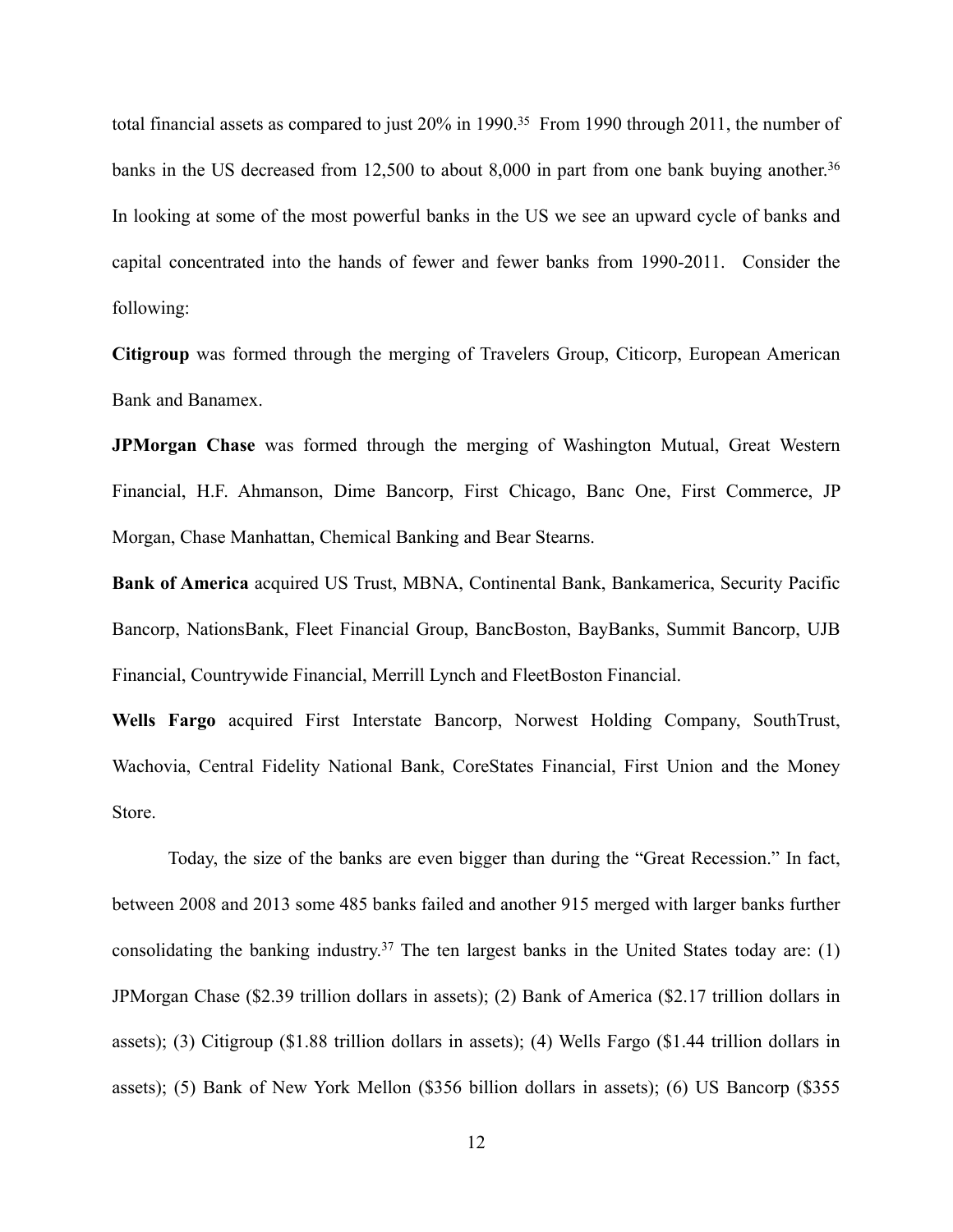billion dollars in assets); (7) HSBC North America Holdings (\$305 billion dollars in assets); (8) PNC Financial Services Group (\$301 billion dollars in assets); (9) Capital One Financial Corp (\$300 billion dollars in assets and \$212 in deposits); and 10) TD Bank US Holding (\$223 billion in assets).<sup>38</sup> Strikingly, these ten largest banks in the United States have combined assets that are roughly equal to the *total* GDP of the entire country of China.

Equally revealing is the enormous power over the US economy of the six largest banks in the United States. Today, JPMorgan Chase, Bank of America, Citigroup, Wells Fargo, Bank of New York Mellon and US Bancorp "now have 67% of all the assets in the US financial system" which is an increase of 37% between 2008 and 2013.<sup>39</sup> In fact,  $1/3<sup>rd</sup>$  of all business loans in 2013 were made by Bank of America, Wells Fargo funds almost  $\frac{1}{4}$  of all home loans and JPMorgan Chase has some 12% of the United States' "collective cash, including the payrolls of many thousands of companies." $40$  Not surprisingly, each has spent millions of dollars influencing federal policy through lobbying dollars and campaign contributions. For example, Wells Fargo, Citigroup, JPMorgan Chase and Bank of America all spent between three to six million dollars lobbying the federal government<sup>41</sup> and gave another one million dollars in campaign contributions federal office-seekers from both major parties in  $2013<sup>42</sup>$  However, relative to the size of these banks deposits and assets, campaign and lobbying dollars never made up more than a tiny fraction of each bank's total net worth. For certain, in 2014 two of the richest US-owned banks in the world – JPMorgan Chase and Bank of America – together had assets that were more than the *total* federal tax revenue of the US government.

## **The Wealthiest People in the United States**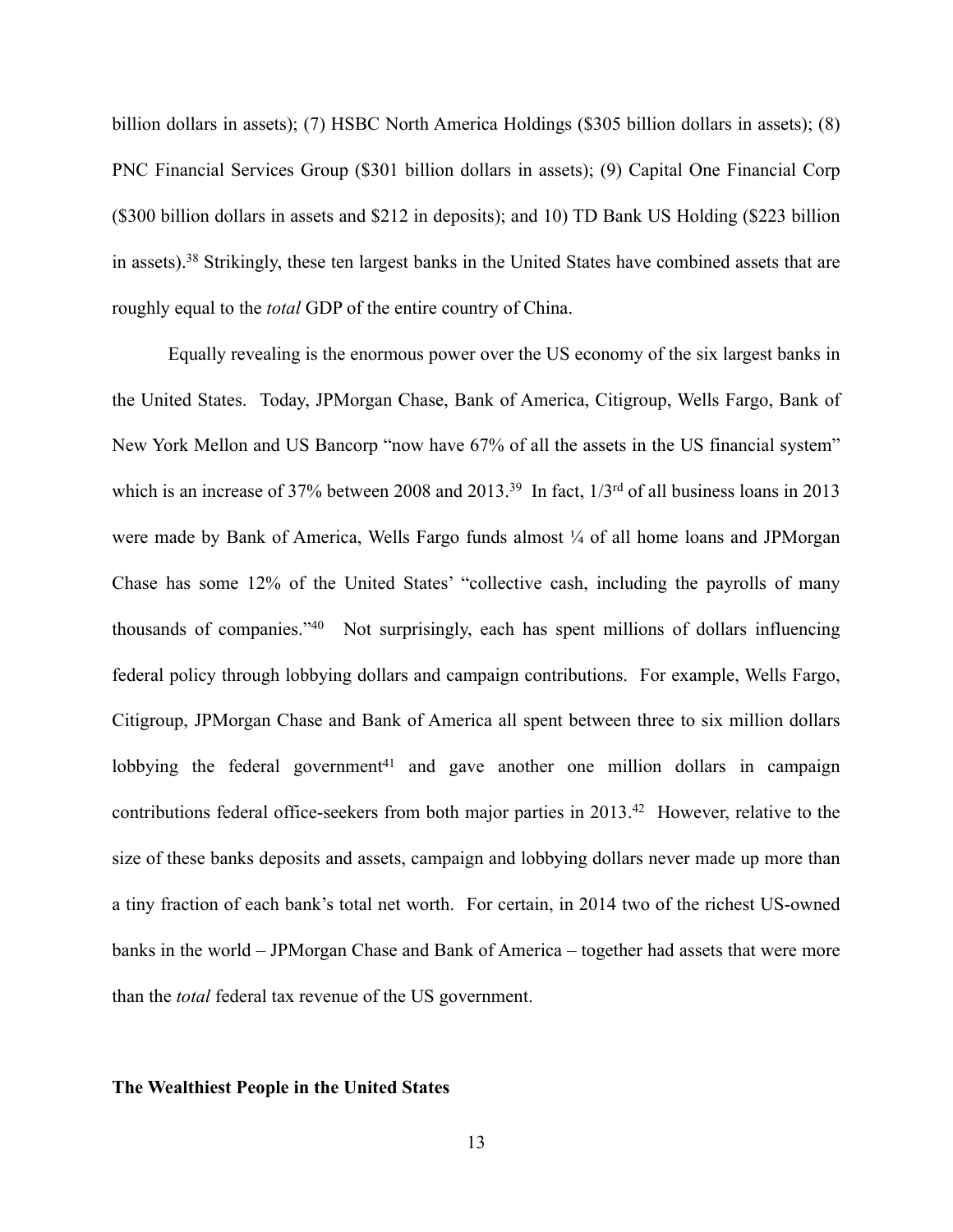Perhaps not more than ten thousand people control the vast majority of the commanding heights of the global economy – many of whom are US citizens. Possibly less. In fact, one recent study of transnational corporate ownership discovered just how concentrated economic power has become within the global capitalist system. Indeed, the Swiss Federal Institute of Technology<sup>43</sup> examined all  $43,060$  multinational corporations in existence today and discovered that *just 147* of them "own interlocking" shares "of one another" and "together…control 40% of the wealth" of all the MNCs on Earth. $44$  Equally as striking, "a total of 737 [corporations] control 80%" of all global corporate wealth.<sup>45</sup> The major-shareholders and board members of these 737 corporations, at times, serve on the board of or often hold large shares in more than just one of the other 737 companies. Below is a list of the wealthiest people in the United States who have stakes in many of these corporations.

| <b>Name</b>            | <b>US Rank</b> | <b>World Rank</b> | <b>Net Worth (Est.)</b> |
|------------------------|----------------|-------------------|-------------------------|
| <b>Bill Gates</b>      | #1             | #1                | \$80 billion dollars    |
| Warren Buffet          | #2             | #3                | \$58 billion dollars    |
| <b>Larry Ellison</b>   | #3             | #5                | \$52 billion dollars    |
| <b>Charles Koch</b>    | #5             | #6                | \$41 billion dollars    |
| David Koch             | #5             | #6                | \$40 billion dollars    |
| <b>Sheldon Adelson</b> | #6             | #8                | \$37 billion dollars    |
| <b>Christy Walton</b>  | #7             | #9                | \$37 billion dollars    |
| Jim Walton             | #8             | #10               | \$34 billion dollars    |
| <b>Samuel Walton</b>   | #9             | #11               | \$33 billion dollars    |

**TABLE 1: The Wealthiest People in the United States (2014)**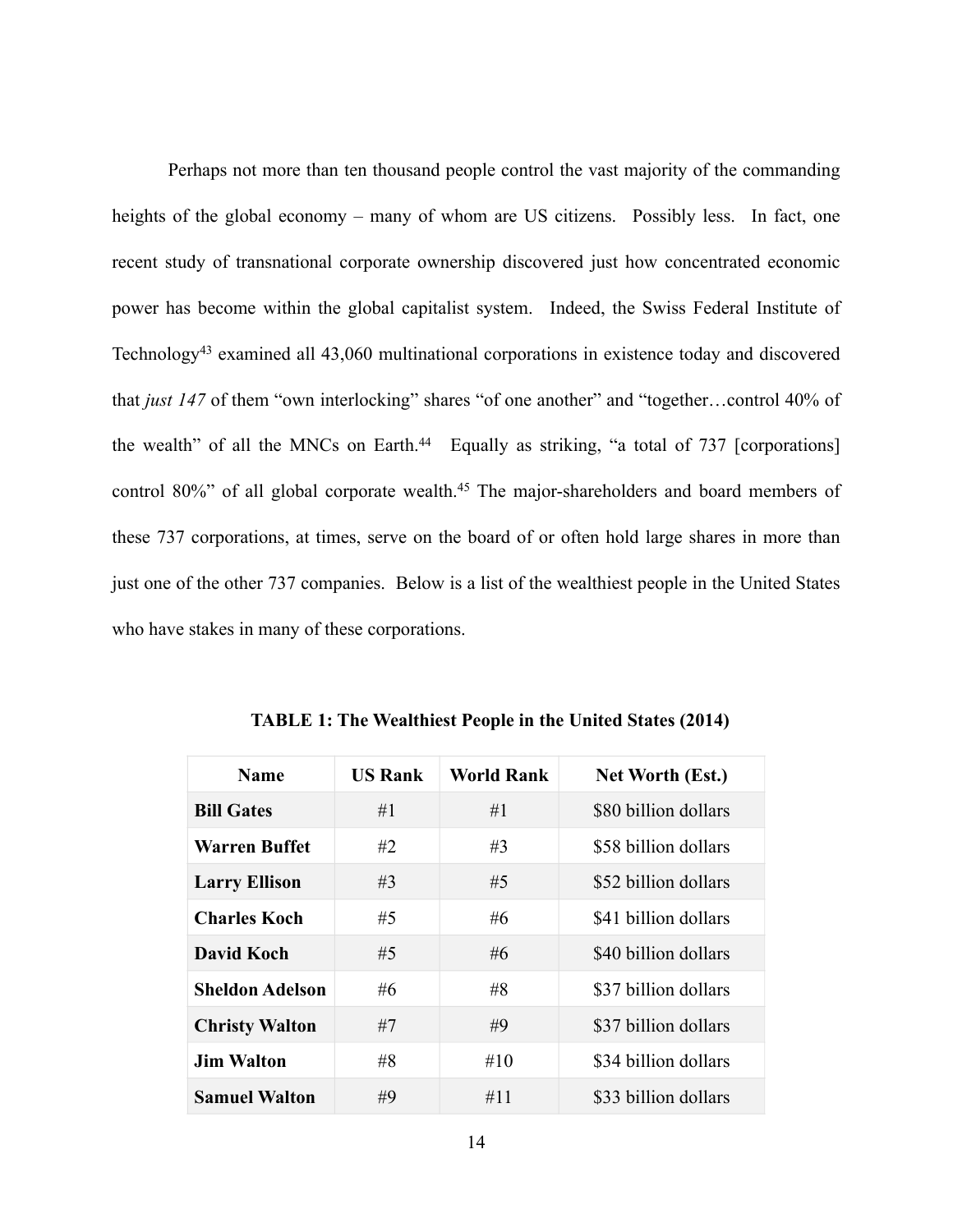| <b>Alice Walton</b> |  |  | \$33 billion dollars |
|---------------------|--|--|----------------------|
|---------------------|--|--|----------------------|

More often than not, the corporations that these individuals control help to shape the political, economic and social reality for much of the world's seven billion people. Without question, in looking more closely at each individual below it becomes clear how much power this small group of people has over significant parts of the global economy and the US government. For instance:

**(1) Bill Gates** is the founder and former chairman of Microsoft. Microsoft controls more than  $90\%$  of the net market share of operating systems for computers.<sup>46</sup> In fact, some one billion people use Microsoft's most popular software – Microsoft Office – with another 1.5 billion people using Windows on a daily basis.<sup>47</sup> Microsoft has more than 20 separate trademarks (e.g., MSN, Xbox, Windows, Word, etc.) has acquired hundreds of separate corporations (e.g., Skype, Nokia, Visio, Hotmail, etc.) and has had stakes in hundreds more (e.g., Comcast, Apple Computer, Facebook, Barnes & Noble, AT&T, BET, DreamWorks, NBC, RadioShack, Ticketmaster, etc.). Yet at the same time, Bill Gates and Microsoft have been accused and found guilty of anti-competitive and monopolistic practices on multiple occasions.

As in *Microsoft v. United States* (1998), Microsoft was found guilty of violating the Sherman Antitrust Act which was passed by Congress in 1890 to prevent monopolistic practices. Gates gave testimony in the case that was so transparently false that even the trial judge, U.S. District Court Judge Thomas Penfield Jackson, openly laughed.<sup>48</sup> Later, the European Union found Microsoft guilty of violating its antitrust laws in *European Union v.*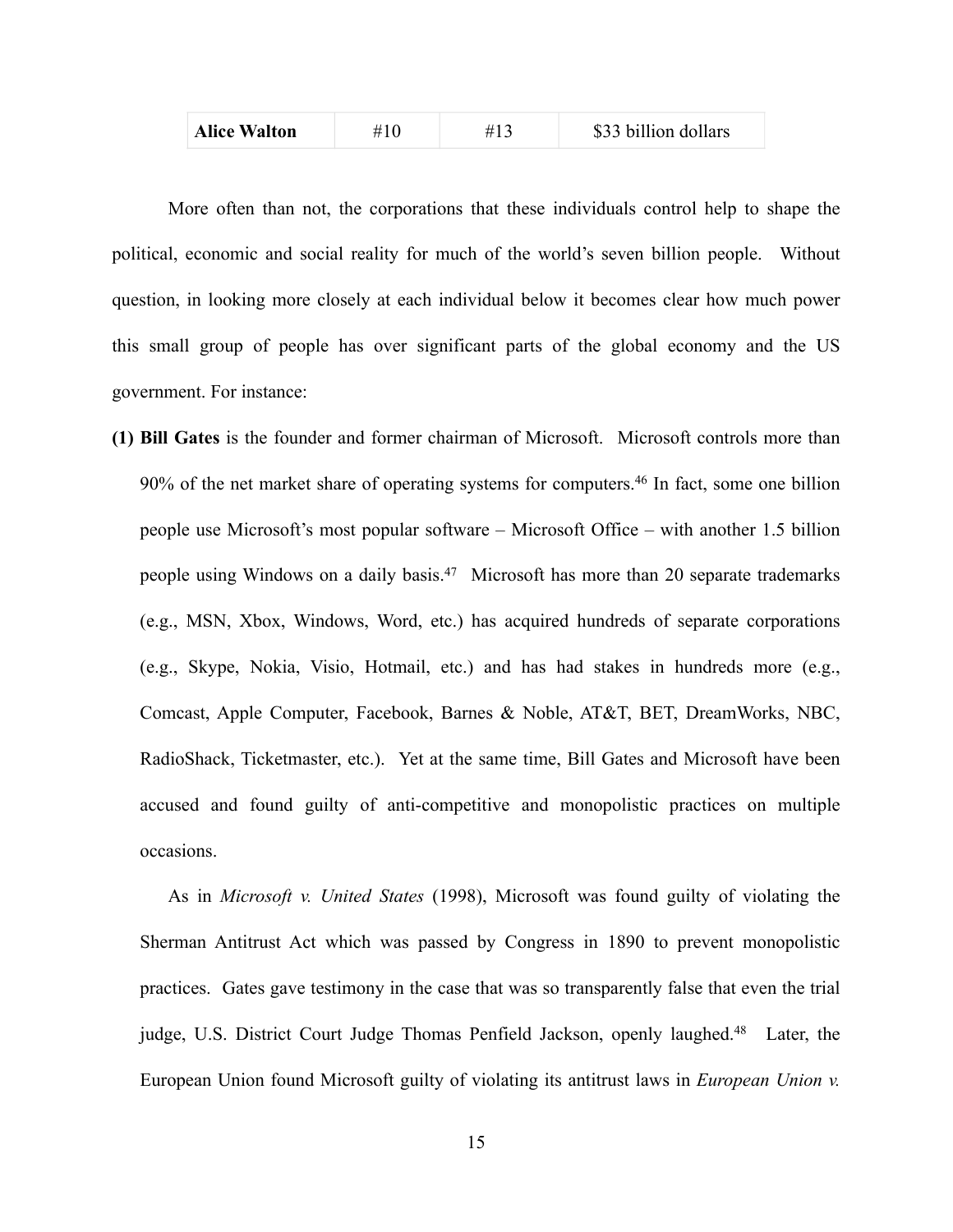*Microsoft* (2004) and ordered Microsoft to pay almost \$800 million dollars in fines – the largest in EU history.<sup>49</sup> Microsoft refused to do so and by 2006 the European Union fined Microsoft another \$350 million dollars for defiance.<sup>50</sup> By 2014 Microsoft fines by the European Union totaled almost \$2.4 billion dollars for antitrust and monopolistic practices – more than any other company in the world.<sup>51</sup>

However, Bill Gates, probably has more influence over at least one institution in US society – public education – than any other person in the United States. Without a doubt, the strongest supporter of the new national K-12 curriculum standards – Common Core – was the Bill & Melinda Gates Foundation. They spent some \$200 million dollars funding institutes, interest groups and politically connected individuals to advance their vision of education in the United States.<sup>52</sup> The issue here is not whether or not the Common Core standards are good or bad but instead whether or not one very wealthy man, who does not even have his own children in public schools and who has been found guilty in a court of law on more than one continent, should have *any say whatsoever* over the public education of millions of Americans students. However that question is answered, in total Bill Gates has spent more than \$3.4 billion dollars on a wide variety of activities in trying to shape K-12 public education in the United States.<sup>53</sup>

**(2) Warren Buffet** is the chairman, president, and CEO of the holding company Berkshire Hathaway. The company has assets in excess of \$450 billion dollars. Some of the major holdings of Berkshire Hathaway include: GEICO (100%), Dairy Queen (99%), Mars Incorporated, See's Candies (100%), Heinz (50%), Fruit of the Loom (99%), Acme Brick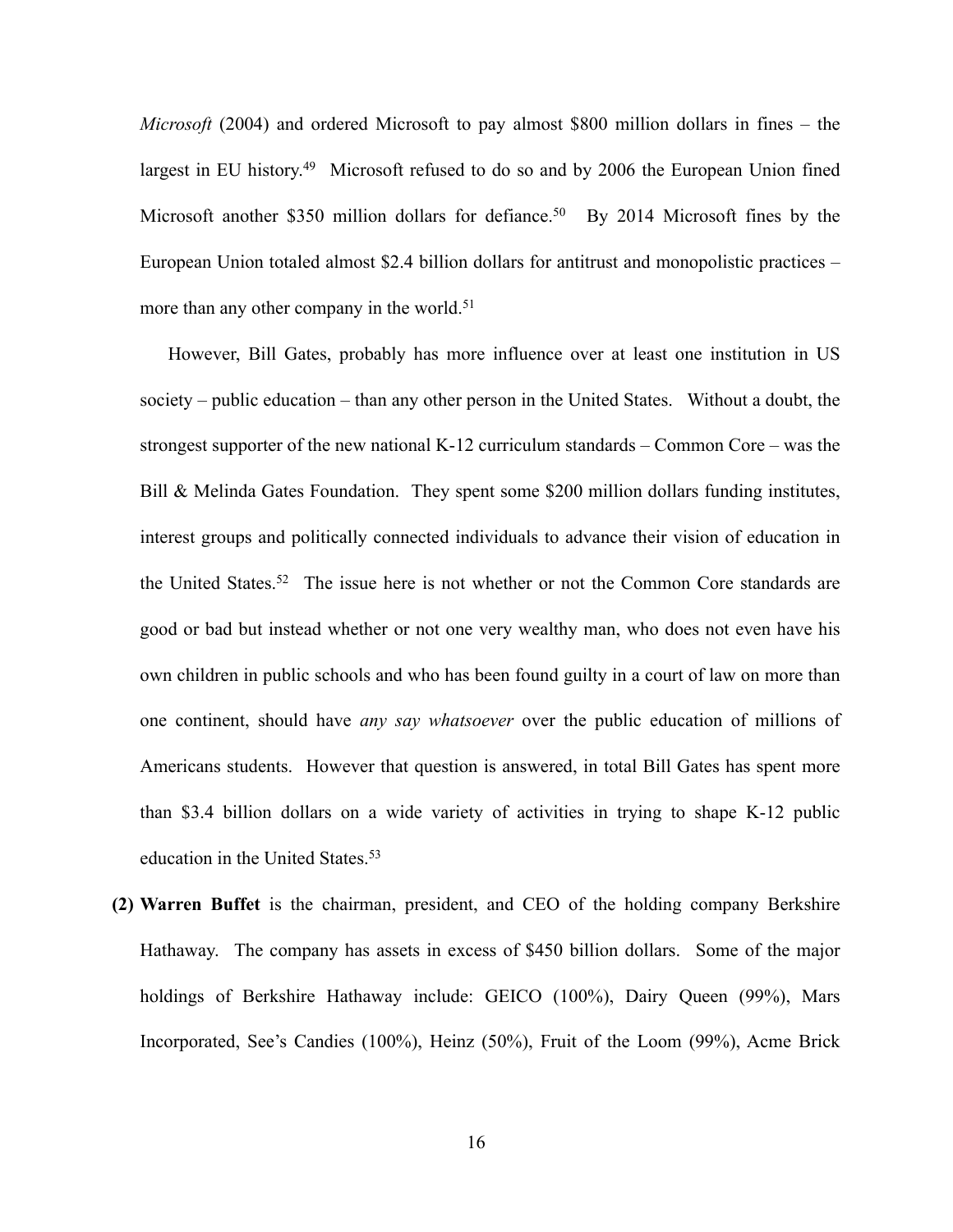(100%), The Buffalo News (100%), Business Wire (100%), Omaha World-Herald (100%), Helzberg Diamonds (100%) and Burlington Northern Santa Fe Corp Railroad (100%).

Some of Berkshire Hathaway common stock holdings (i.e., stock holdings where an individual can vote on company policy) include: American Express (14%), Anheuser-Busch (10%), The Coca-Cola Company (9%), Procter & Gamble (2%), IBM (6%), ConocoPhillips (2%), Costco (1%), General Electric (>1%), Kraft Foods (2%), Home Depot, Johnson  $\&$ Johnson (>1%), Lowe's, Moody's (11%), Nestle, Nike, Outback Steakhouse, WellPoint, UnitedHealth Group Inc., UPS, Wal-Mart (2%), Wells Fargo (9%) and Goldman Sachs (3%).

In perhaps a clear indication that the politico-economic system is designed by and for the benefit of the very wealthy and that on financial matters there is very little difference between the two major parties, Warren Buffett is both a financial supporter of Democratic President Obama and was the finance advisor to Republican Arnold Schwarzenegger during his 2013 gubernatorial campaign.

**(3) Larry Ellison** is the founder, CEO and board member of Oracle, the 2nd largest software manufacturer in the world by revenue after Microsoft. Over the years Oracle has acquired at least 100 separate corporations consolidating a broad-range of software and jobs – the most well-known being PeopleSoft and Sun Microsystems – under the umbrella of one corporation.54

Oracle has also been involved in gaining government contracts under less than ethical conditions (e.g., hiring former Attorney General John Ashcroft's lobbying firm to gain a government contract who had originally turned Ellison down as Attorney General), bribery of foreign officials, subject to multiple lawsuits involving monopolistic practices and fraud by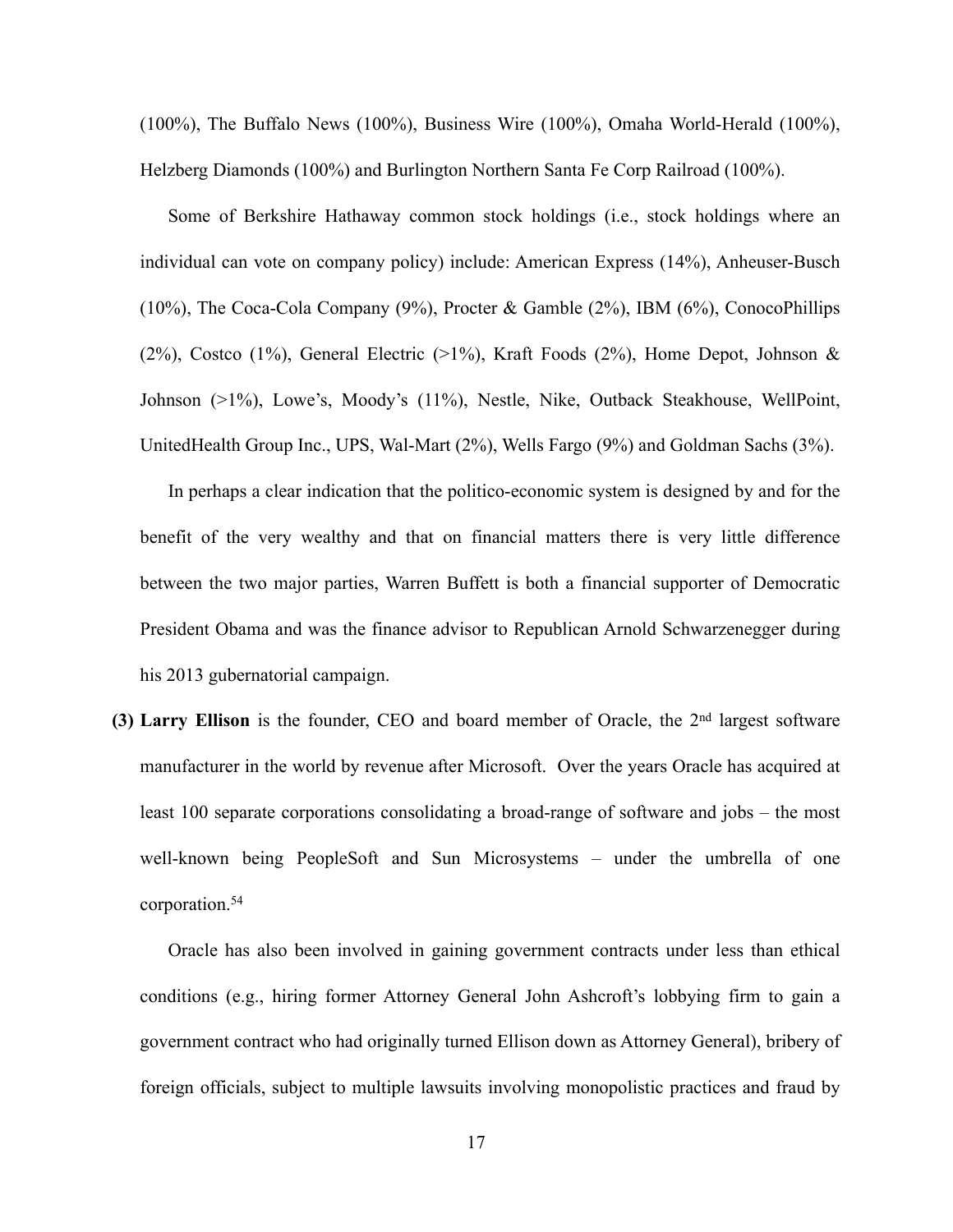both the United States government and the European Commission. Nevertheless, Oracle has been very active in campaign contributions<sup>55</sup> and lobbying dollars,<sup>56</sup> (even if what Ellison has spent is only a tiny portion of his net worth) donating an almost equal amount to Democratic and Republican members of Congress during the 2014 election year cycle. In turn, Ellison has used his wealth to purchase vast amounts of art work and cars, personal yachts and at least one golf course, homes around the world including  $1/3<sup>rd</sup>$  of the 70 multimillion dollar mansions in Malibu, CA and actually owns outright 98% of the Hawaiian island, Lanai.

**(4) Charles Koch & David Koch** each own 42% of Koch Industries which is a powerful privately-held conglomerate with subsidiaries involved in multiple industries including asphalt, chemicals, commodity and financial trading, energy such as natural gas and oil, fibers, fertilizers, minerals, plastics, paper and ranching.<sup>57</sup> However, as much as anything the Koch Brothers are known for their attempts to advance their libertarian views by trying to influence *the whole* of the American political system (i.e., local, state and federal) through extensive campaign contributions and lobbying dollars.

In fact, the Koch brothers have spent hundreds of millions of dollars on "Tea-Party" candidates, Republican office-holders and seekers, conservative think tanks and right-wing issues, ballot measures and initiatives. Without a doubt, the Koch Brothers headed a conservative network which raised some \$400 million dollars in "dark money" to help finance the elections of overwhelming conservative candidates during the 2012 election.<sup>58</sup> The brothers have spent millions more funding scientists and institutes to try to prove that global warming is not real. Probably the more radical of the two brothers, David Koch labeled President Obama a "hard-core socialist"<sup>59</sup> and in 1980 ran for Vice-President with the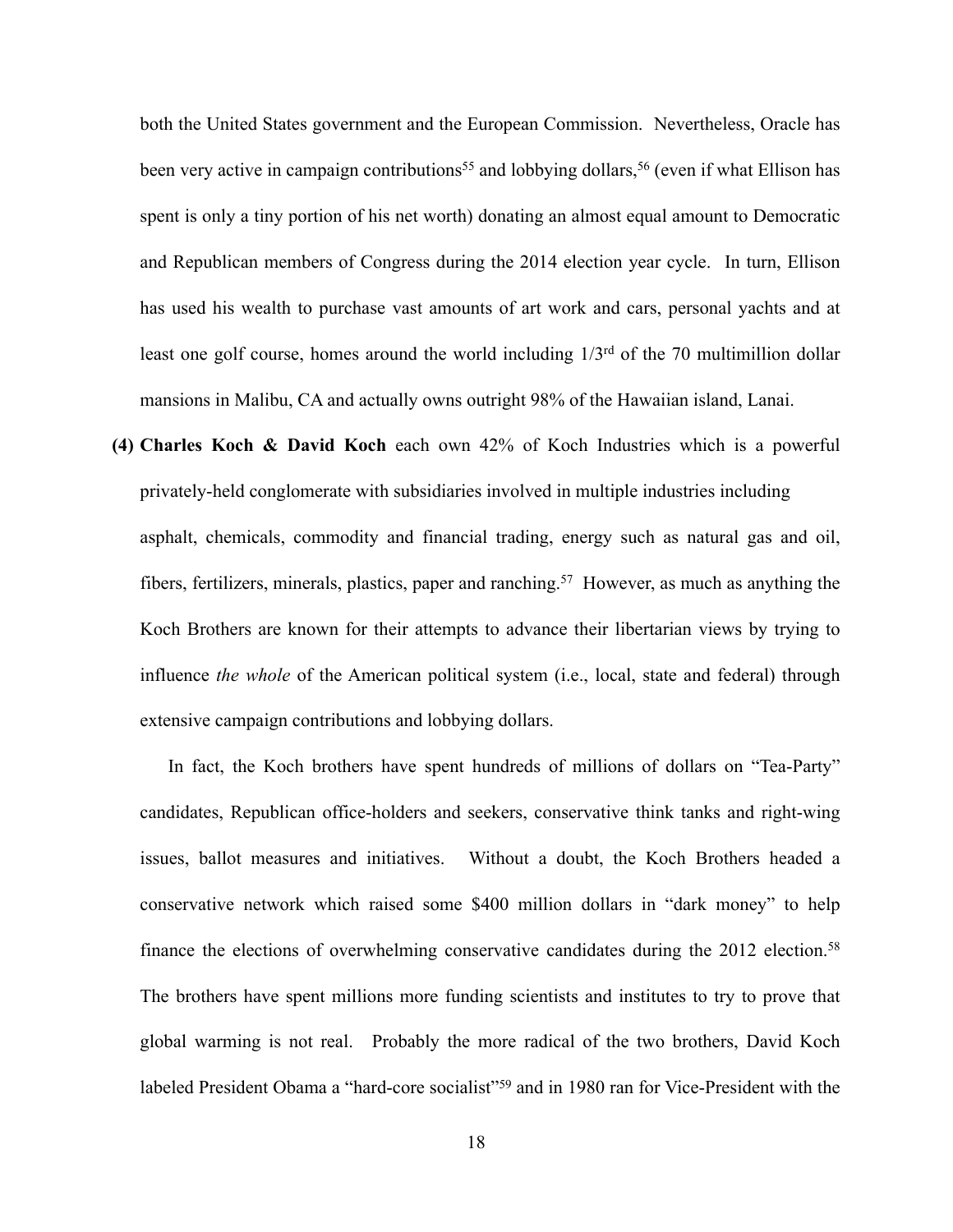Libertarian party with the intention of eliminating welfare, social security, minimum wage and corporate taxes.

- **(5) Sheldon Adelson** is the CEO of the Las Vegas Sands Corporation which owns more than a dozen Casinos and Hotels in the US, China and Singapore. The Sands' subsidiaries have been involved in at least one lawsuit for money laundering (i.e., the Venetian was ordered to pay \$46 million dollars to the Department of Justice in 2013) and one crackdown for prostitution (i.e., more than 100 prostitutes were arrested for working in the Venetian Macao in 2010). Yet, neither has kept Adelson from being deeply involved in American politics, giving money largely to conservative political candidates seeking office. To be certain, in the 2012 election he spent some \$100 million dollars all by himself.<sup>60</sup>
- **(6) Christy Walton, Jim Walton, Samuel Walton and Alice Walton** are the majority owners of Walmart which is the largest publicly traded company in the world. A massive-sized transnational corporation, Wal-Mart has 11,000 stores in 27 different countries and employees more than two million people. However, Wal-Mart as a "corporate citizen" is something less than respectable. Indeed, the company has been involved in anti-union activities and pays its "associates" (i.e., workers) such low wages that according to a recent study by Americans for Tax Fairness, Wal-Mart workers qualify for Medicaid, food stamps, and subsidized housing costing tax payers some \$6.2 billion dollars a year in public assistance.<sup>61</sup> When combined with tax breaks and other government subsidies, Wal-Mart takes a full \$7.8 billion dollars a year from the public treasury in the form of government assistance.  $62$  The company has also been involved in bribing public officials in Mexico (which Wal-Mart officials have admitted) and lawsuits alleging racial, gender and sexual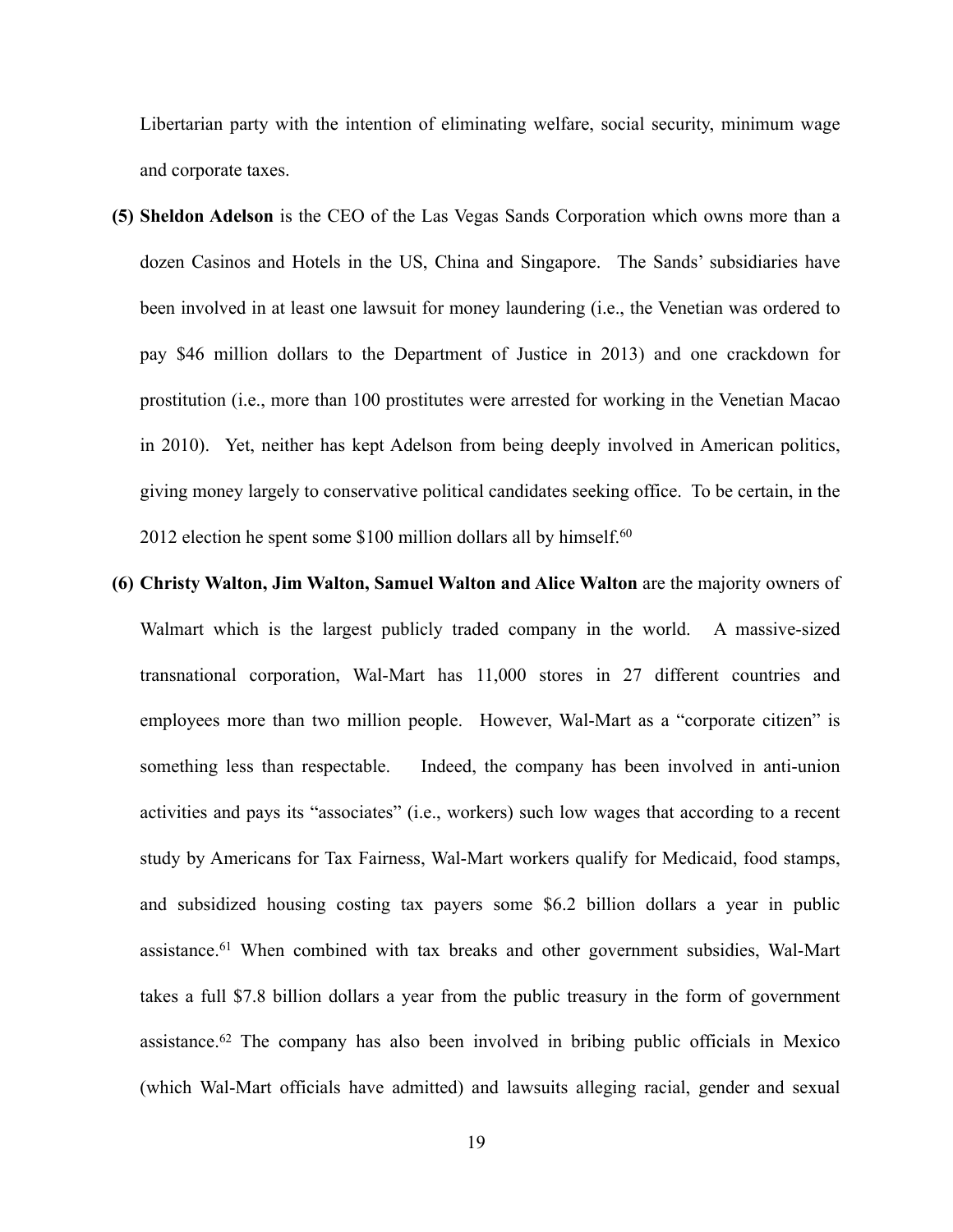discrimination. In fact, Wal-Mart has sold food from suppliers who have contracted with companies who use slave labor where some individuals have been forced to work for years without pay and some have even been outright killed.<sup>63</sup>

All of this is to say nothing of Wal-Mart's spending millions of dollars trying to shape US elections including through encouraging their employees to contribute to candidates that support the Walton family's political agenda (one that is very much in contradiction with *every single* Wal-Mart employee). This is done by a Wal-Mart employee giving money to some Wal-Mart favored political candidate. And, in return, Wal-Mart promises to donate twice the amount to some Wal-Mart controlled charity that might somehow help the poorest employees that work for the company. The establishment of the charity, creates a huge taxbreak for Wal-Mart and is a means for Wal-Mart to buy a campaign donation from its employees. In other words, the Walton family has so much money that they will pay twice the value of a donation given by their employees to advance their family interests.

In sum, with their grip on key sectors of the commanding heights of the global economy these incredibly wealthy individuals are able to shape, determine and have the final say over the working conditions, wages, commodities and services for billions of people around the world. Without a doubt, their control over an immense number of powerful corporations generates extreme amounts of surplus capital. At last, we come to one of the basic truths about capital accumulation and ownership. To be sure, control over the means of the production generates huge amounts of surplus capital which is then used by the rich to: (1) fuel personal lives of extreme luxury; (2) extend their grip over more of the productive forces of the global economy,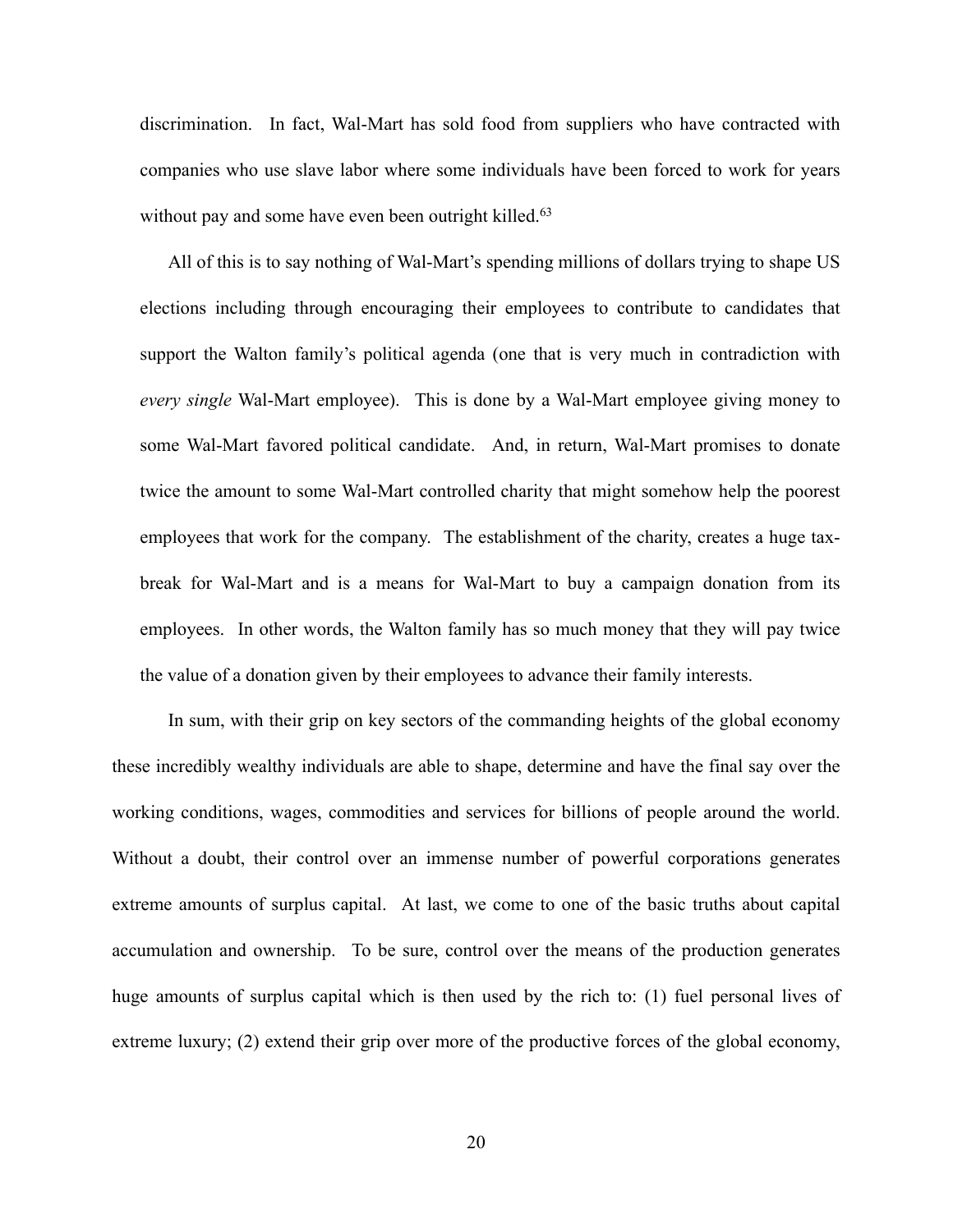and; (3) further develop a politico-economic and social order which is consistent with their own class interests.

#### **3 Poverty in the United States**

According to the US Census Bureau some  $46.5$  million people or  $1/7<sup>th</sup>$  of the US population live at or below the poverty line – the highest number since the Bureau has published numbers on poverty. The poverty line as defined by the US Department of Health and Human Services is a family of four with an annual income of \$23,850 dollars or less. California has the most people living below the poverty line with some 23% of its population living at society's bottom. <sup>64</sup> Poverty disproportionately affects children in the US with some  $20\%$  or one in every five children in the US living below the poverty line. In fact, kids are 24% of the total US population, but makeup a full 36% of those living in poverty.<sup>65</sup> Poverty also disproportionately impacts minority groups compared to their white counterparts. For example, the 2010 Census reveals that more than 27% of blacks and 26% of Hispanics were poor as compared with just 10% of whites.<sup>66</sup> Of course, the poorest people in the United States are families that are led by single women – particularly black and Hispanic – reaching some  $30\%$  for these groups.<sup>67</sup>

In 2012, more than 1.5 million households in the United States were considered to be living in extreme poverty which is *more than double* since 1996.<sup>68</sup> Extreme poverty is defined as a household that lives on \$2 dollars or less a day (or just \$730 dollars per year for the whole family). A household in the United

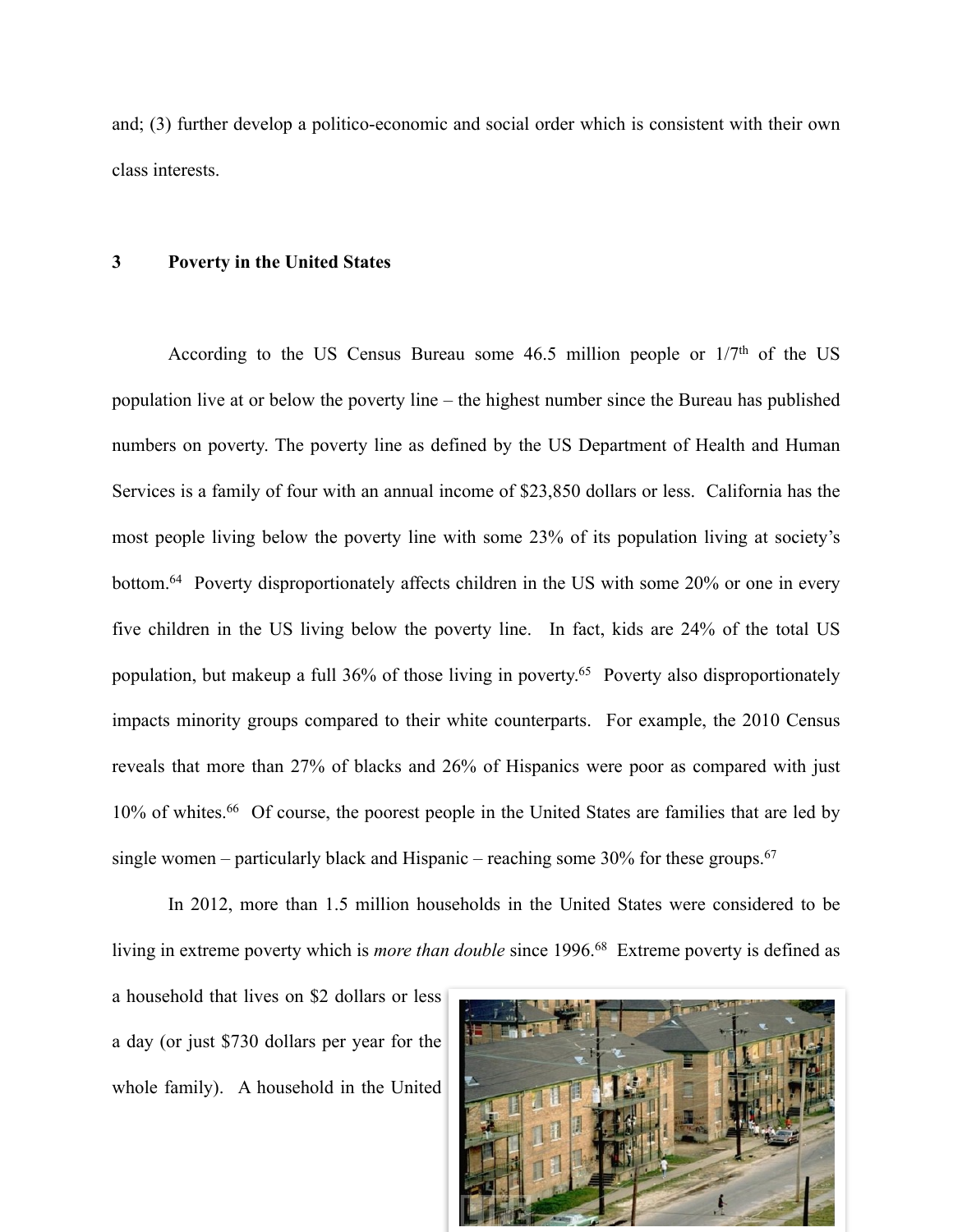States is equivalent to roughly 2.5 people. In other words, almost four million people, including 2.8 million children, in the United States live at the very rock bottom of US society.

If we are to look at not just poverty but also include people who are "low-income," i.e., a family of four with an annual income of \$45,000 dollars a year or less, then we find that a full *one in every two people* in the United States or almost 160 million people are either poor or lowincome. In fact, the richest 400 people in the United States have more wealth than this bottom 160 million people *combined*.<sup>69</sup> As wealth continues to gather into the hands of fewer and fewer individuals, which it has done since the 1970s as we have already seen, the list of the 400 wealthiest Americans is sure to grow. However, so too are the ranks of the 160 million poorest Americans, adding further weight to the long-held radical political economy view of capitalism that *poverty is created by wealth and wealth by poverty*. Without a doubt, as Nelson Mandela famously remarked, "Like slavery and apartheid, poverty is not natural. It is man-made and it can be overcome and eradicated by the actions of human beings."70

## **Consequences of Poverty**

People who live in poverty are more likely than others to endure homelessness, hunger, incarceration and poor health. In addition, poor children and their parents are more likely to attend inferior schools, live in unsafe or violent neighborhoods, and on the whole, possess fewer "life opportunities" as compared to the rest of US society.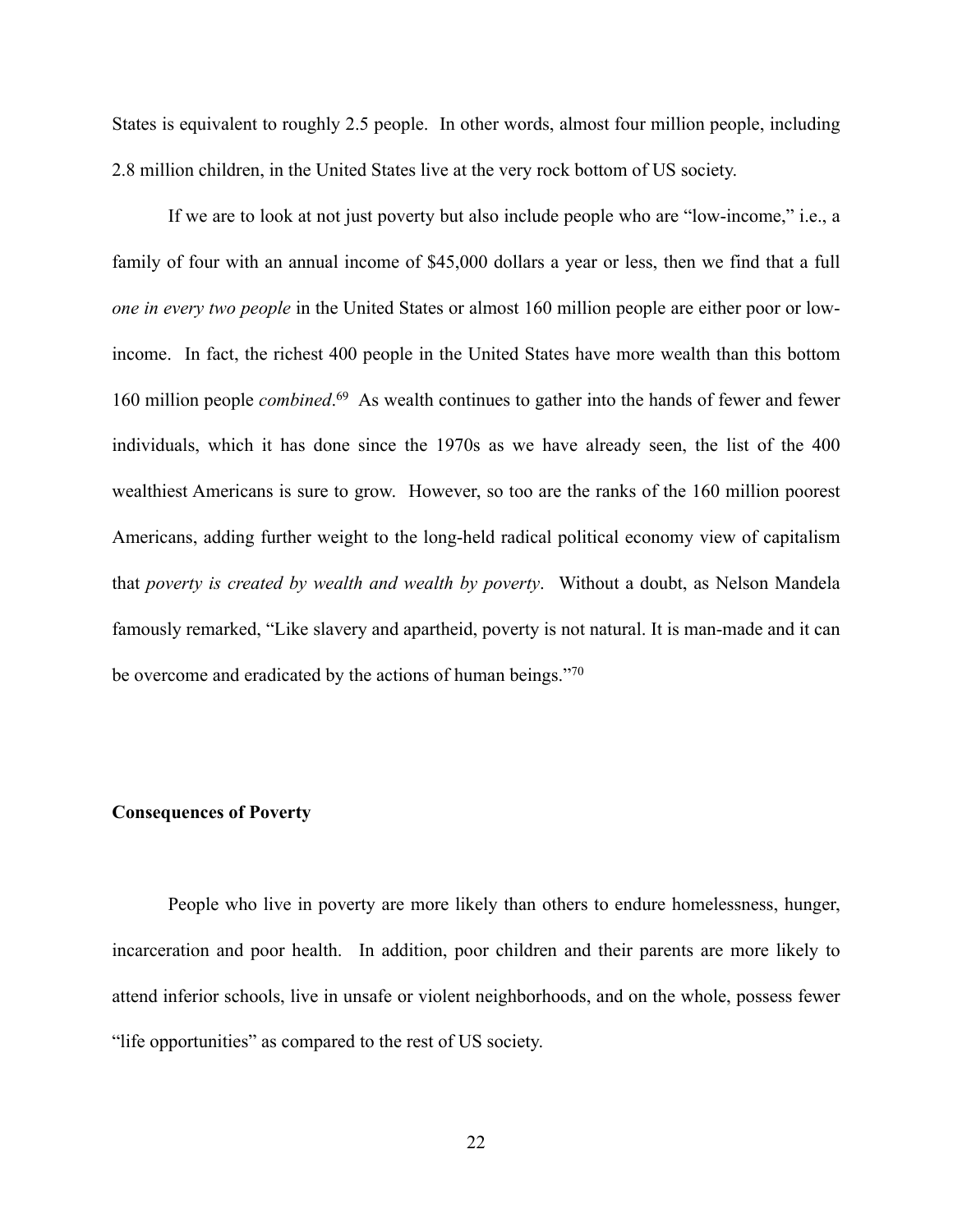#### **Health**

The US Government Accountability Office (GAO) notes that health problems for the poor have a variety causes including: (1) limited access to health care (because privatized health care is unaffordable for the poor); (2) limited amounts of healthy foods because of costs with the poor eating less fresh fruits, vegetables and fiber-rich food than the rest of the US population; (3) a sedentary lifestyle (which can be a consequence of unemployment); (4) exposure to environmental hazards and high levels of air pollution from living in city centers and in close proximity to highways and freeways.

Poor people endure high rates of chronic and debilitating illnesses, disease and, in general, tend to die younger that more affluent members of US society. Notably, one study reported on by the GAO determined that people who are poor have life expectancies that are 25% lower than those who are not. The poor also have high rates of high blood pressure, hypertension and elevated levels of bad cholesterol. In fact, the poor are more likely to be overweight than those who are not with another study concluding that women who were very poor were 50% more likely to be obese than those who were not. Possibly as a consequence of idle time, a lack of education, as a cause of poverty or a brief escape from it, the poor are more likely to use drugs and alcohol than the rest of the society. In addition, the poor are less likely to have leisure time or do some kind of physical activity further complicating chronic health conditions. Finally, there is a correlation between poverty, emotional and psychological stress and health problems such as "compromised immune systems."71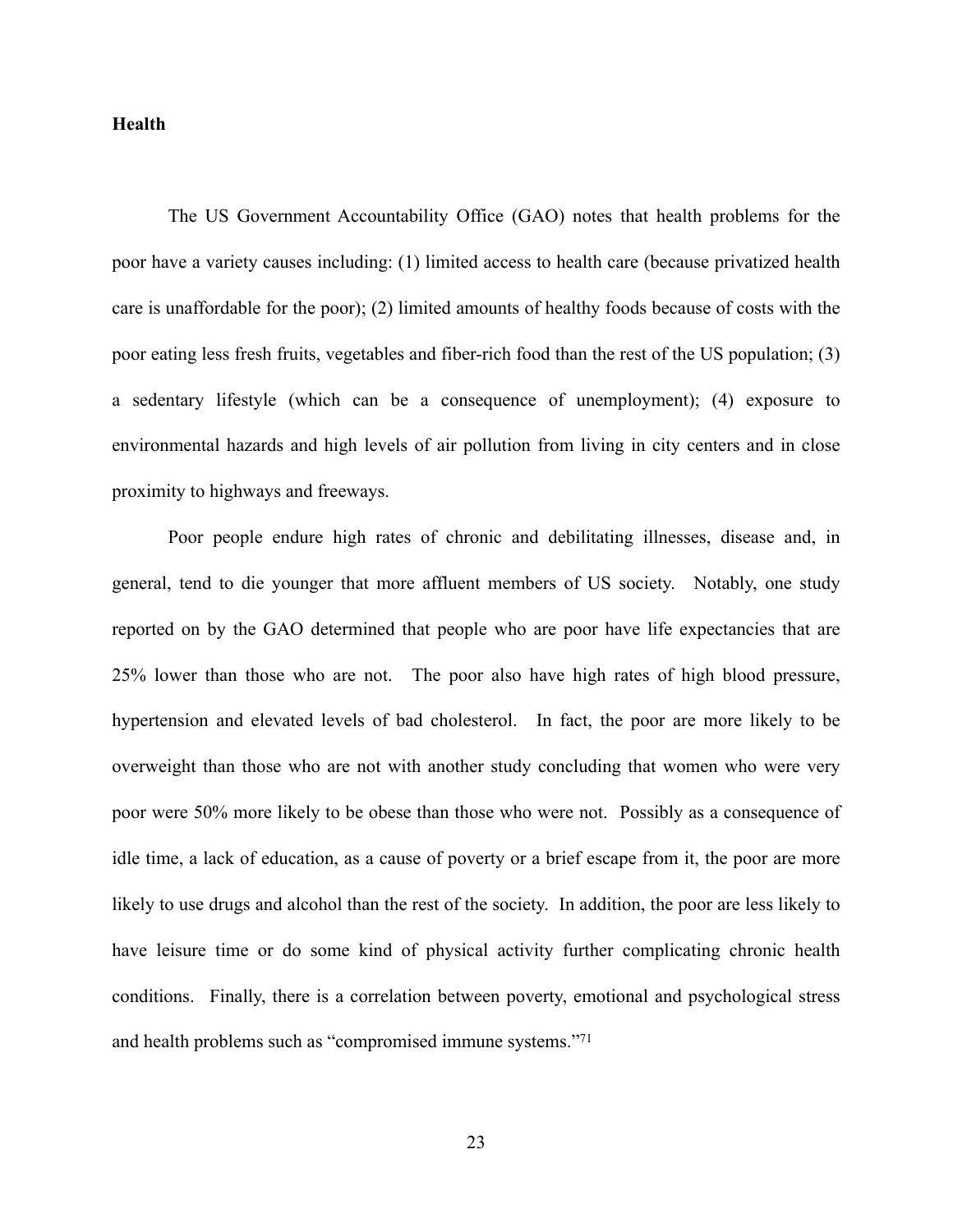# **Education**

 Poverty impacts education. Without a quality education any individual in the United States will have a difficult time attaining a well-paying job (to say nothing of meaningful work) to generate a steady and reasonable-rate of income for themselves and their family. A lack of education which not only decreases one's future employment possibilities, but in turn, further adds to the likelihood that an individual and his or her family will remain poor. In 2004, high school dropout rates in the United States were four times higher for the poor than they were for those individuals and families who were not poor. An individual without a high school diploma is three times more likely to be unemployed than someone with a college degree. Adding to the cycle of poverty, lack of education and unemployment, someone with a college degree will earn almost 40% more in salary than someone without a high school diploma.<sup>72</sup> This of course is significant because 49% of those that are poor are likely to attend college whereas a full 78% of those who come from more well-off back grounds are likely to pursue a college degree.<sup>73</sup>

### **Prison**

There is also a strong correlation between poverty and incarceration. After more than 25 years of steady increases, since 2008 the United States is beginning to see a decrease in the size of its prison population. However, the number of people incarcerated in the US is still dramatic.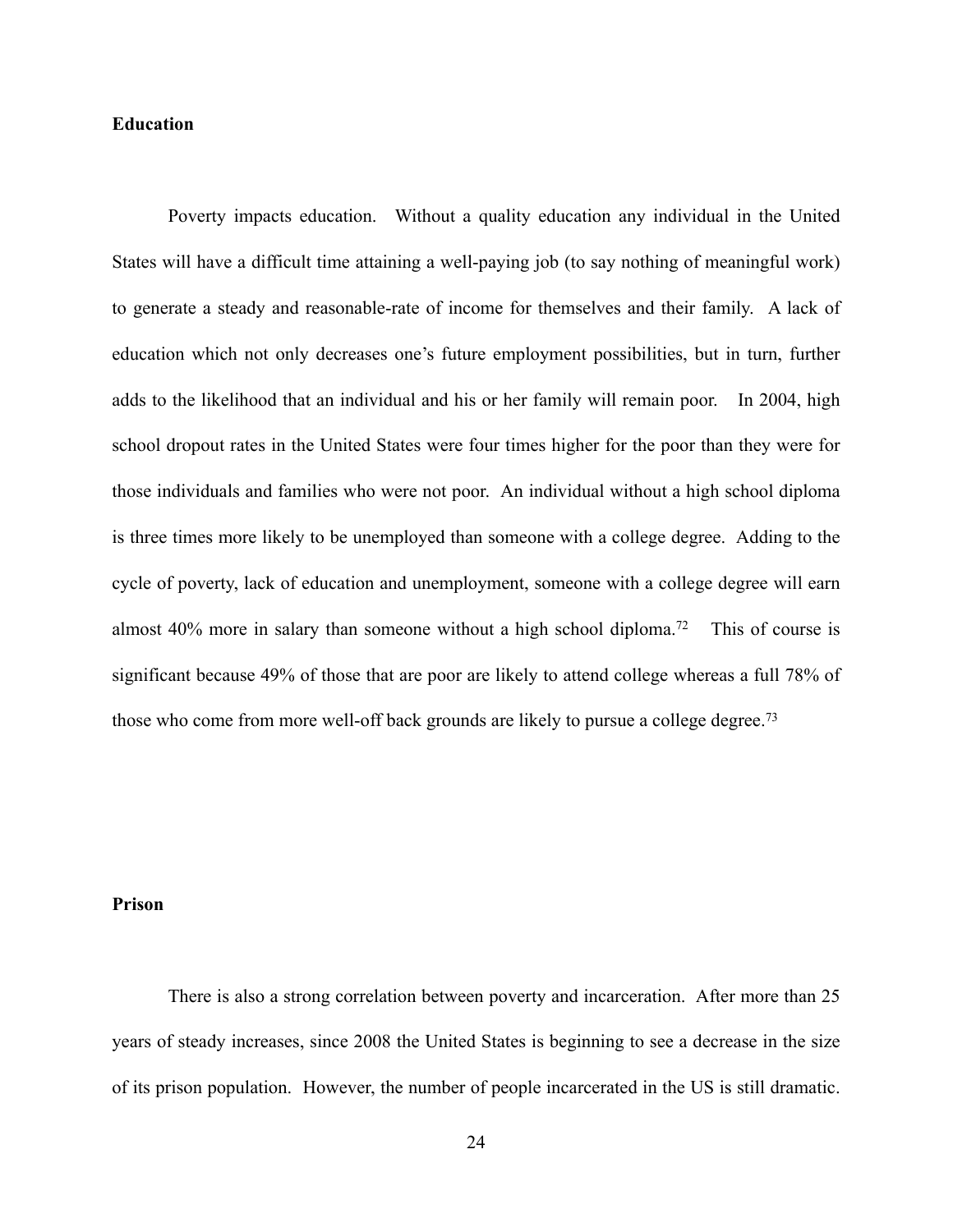According to the U.S. Department of Justice nearly seven million people are behind bars, on probation or on parole.<sup>74</sup> Said another way, in 2011 one in every 34 US citizens is subject to some form of correctional supervision.<sup>75</sup> Notably, according to the International Centre for Prison Studies at King's College in London, more people are behind bars – some 2.2 million people – in the United States than any other country in the world.<sup>76</sup> China, has four times the population of the United States, but still ranks second on the list of national incarceration rates with 1.7 million people in jail. In terms of proportion of the population, the US is second only to the African island nation of Seychelles which has a total national population of just over 90,000 people in its incarceration rate.<sup>77</sup> In fact, the US has 5% of the global population but 25% of its prison population.<sup>78</sup> According to the Pew Center, its costs almost \$30,000 a year to incarcerate each individual prisoner in the US and some states such as Georgia have as many as one of every 13 adults either behind bars or under "community supervision."<sup>79</sup> "Today, an estimated 100,000 children and teens are locked up in juvenile facilities across the country, and thousands more are incarcerated in adult prisons."<sup>80</sup> Remarkably, with state funds on the rise to build new prisons, five states – Oregon, Vermont, Michigan, Connecticut, and Delaware – spent more on prisons than on college and graduate level education.<sup>81</sup>

Race and incarceration in the US is particularly problematic. Indeed, according to the American Civil Liberties Union (ACLU), one in every 106 white males is incarcerated, while one in every 36 Hispanic men is in jail and a full one in every 15 African-American males is behind bars. <sup>82</sup> African-Americans make-up 40% of the prison population even though people who are black compose just  $12.6\%$  of the total US population.<sup>83</sup> In fact, if incarceration rates continue at current rates then one in every three black males in the United States can expect to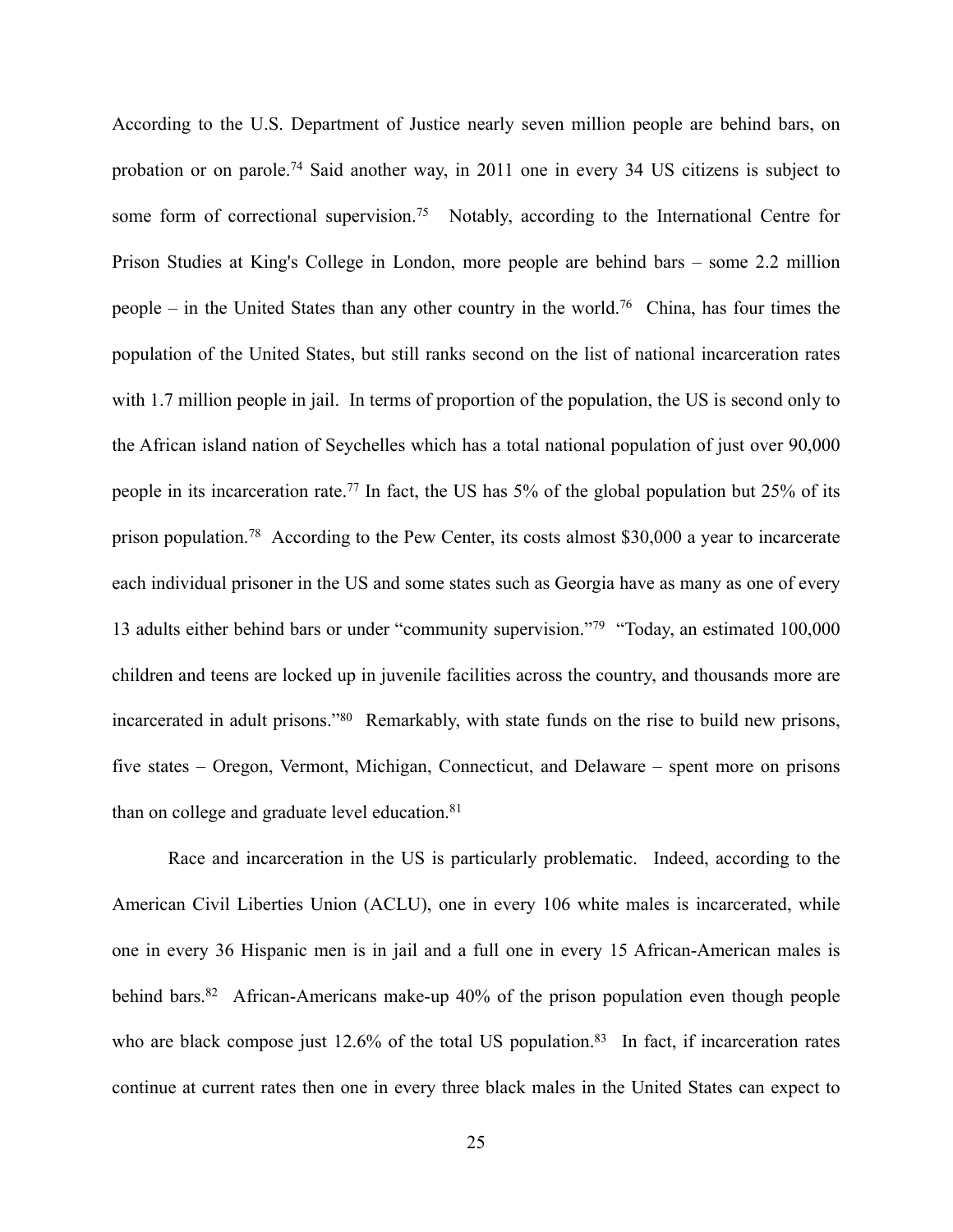serve time in prison during their lifetime. $84$  Today, there are more black men in prison, on probation or parole than were enslaved in  $1850 -$  just over ten year prior to the Civil War.<sup>85</sup> On the whole, according to the ACLU "since 1970 [the] prison population has risen  $700\%$ "<sup>86</sup> which when viewed in accordance with the "War on Drugs" (1980s) and in combination with increased levels of poverty and stagnant wages since the 1970s the high level of Americans incarcerated should come as no surprise to anyone.<sup>87</sup> Without a doubt, more than 2,400 years ago Plato wrote in *The Republic* that when a nation devolves into a plutocracy, i.e., "rule by the rich" where wealth is valued over goodness – there will be a high-level of criminality.<sup>88</sup> There is a high rate of criminality in the United States, so if we are to believe Plato, the United States must have also finally devolved into a plutocracy.

## **Alienation**

The basis for wealth and poverty in capitalist society is control over the means of production. Whomever controls the productive forces in society has *power over much of society*. For certain, the rich set the tone for the whole of society politically and economically. However, ownership by a small group of individuals over the means of production creates one more problem for working people –alienation. Alienation means loss, disconnection, estrangement or feelings of being exploited, disregarded, disrespected or used. Alienation can occur from oneself, the work process (i.e., the act of working), other workers or society itself. Alienation manifests itself in a variety of ways in US society and, in fact, all capitalist countries. The most basic cause of alienation is that the vast majority of people in a capitalist economy do not control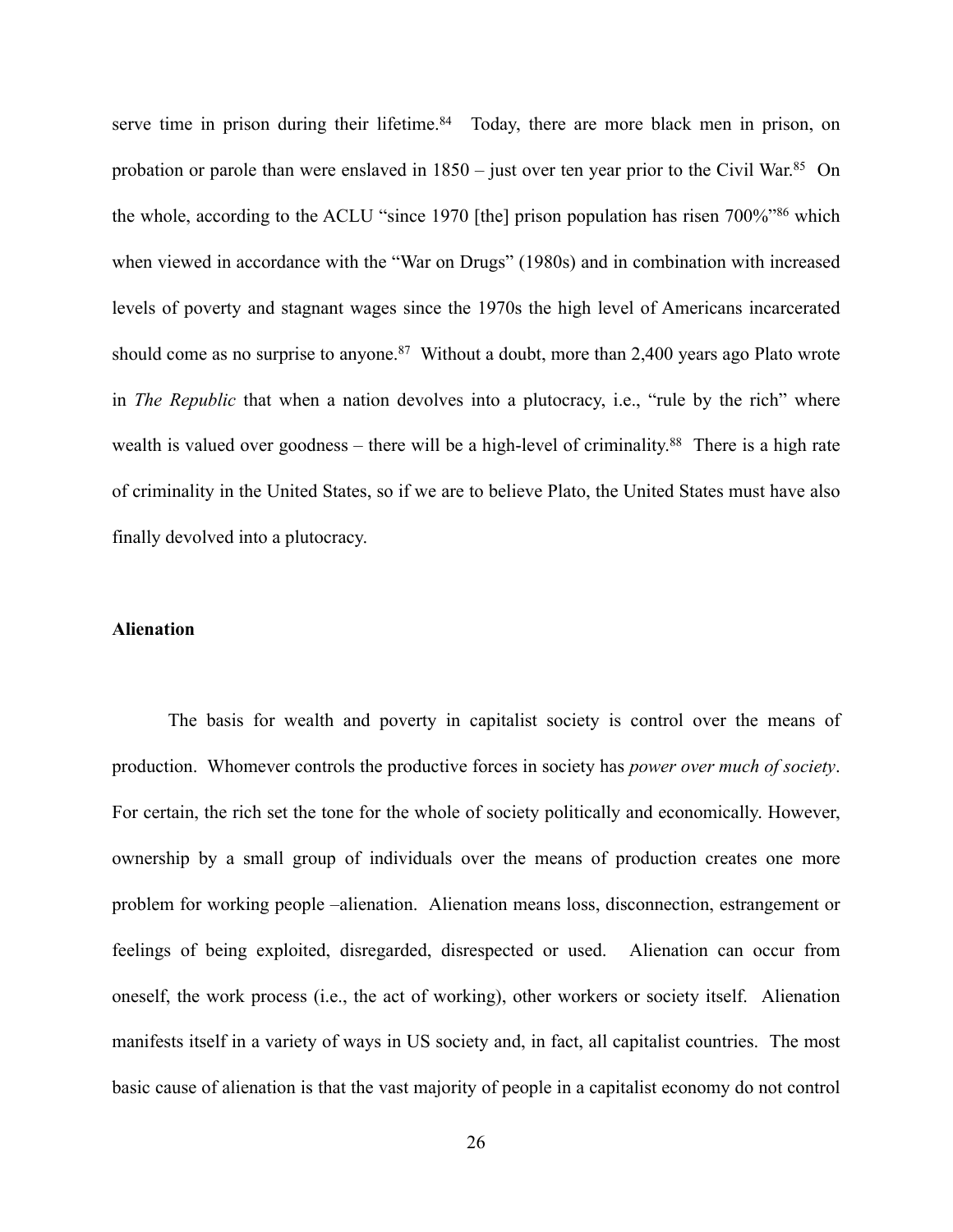the workplace or the work process. They are told what to do and how to do it. Workers can be disrespected, underpaid, treated as a number, written up for minor transgressions (such as being late), asked to work through their lunch hour or even overtime without pay, electronically monitored, drug tested, prevented from taking days off for rest and laid-off or fired at any time. And, significantly for understanding alienation in capitalist society, the work that they do is *meaningless*.

Instead, of performing personally fulfilling tasks (or even life-sustaining ones such as hunting, fishing, constructing a family shelter, etc.) working people often spend their time doing low-paid and mind-numbing jobs such as: waitress, construction worker, landscaper, truck driver, factory worker, shoe-shiner, miner, baker, coffee-seller, janitor, porter, plumber, fence builder, business secretary, track walker, grocery store worker, dishwasher, clothes maker, sales-floor worker, forklift operator, hairdresser, bartender, bookkeeper, dry cleaner, fast food worker, brick layer, receptionist, operator, street cleaner, security guard, cabinet maker, taxi driver, window cleaner, carpet layer, garbage worker, maid, doorman, bus driver, furniture mover, butcher, painter, concrete pourer, welder, gas station attendant, tree trimmer, locksmith, sewer inspector, road maintenance worker, car-washer and farmworker, to name just a few. Often times, the natural rebellious impulses of working people and the poor which have been further stoked by their working conditions are diverted into other meaningless activities such as pop music, movies or other such things instead of confronting the conditions of the workplace or the political and economic system itself.

Without a doubt, the inability to fully express oneself through his or her work and having their working conditions dictated to them leads to all types of frustrations and problems for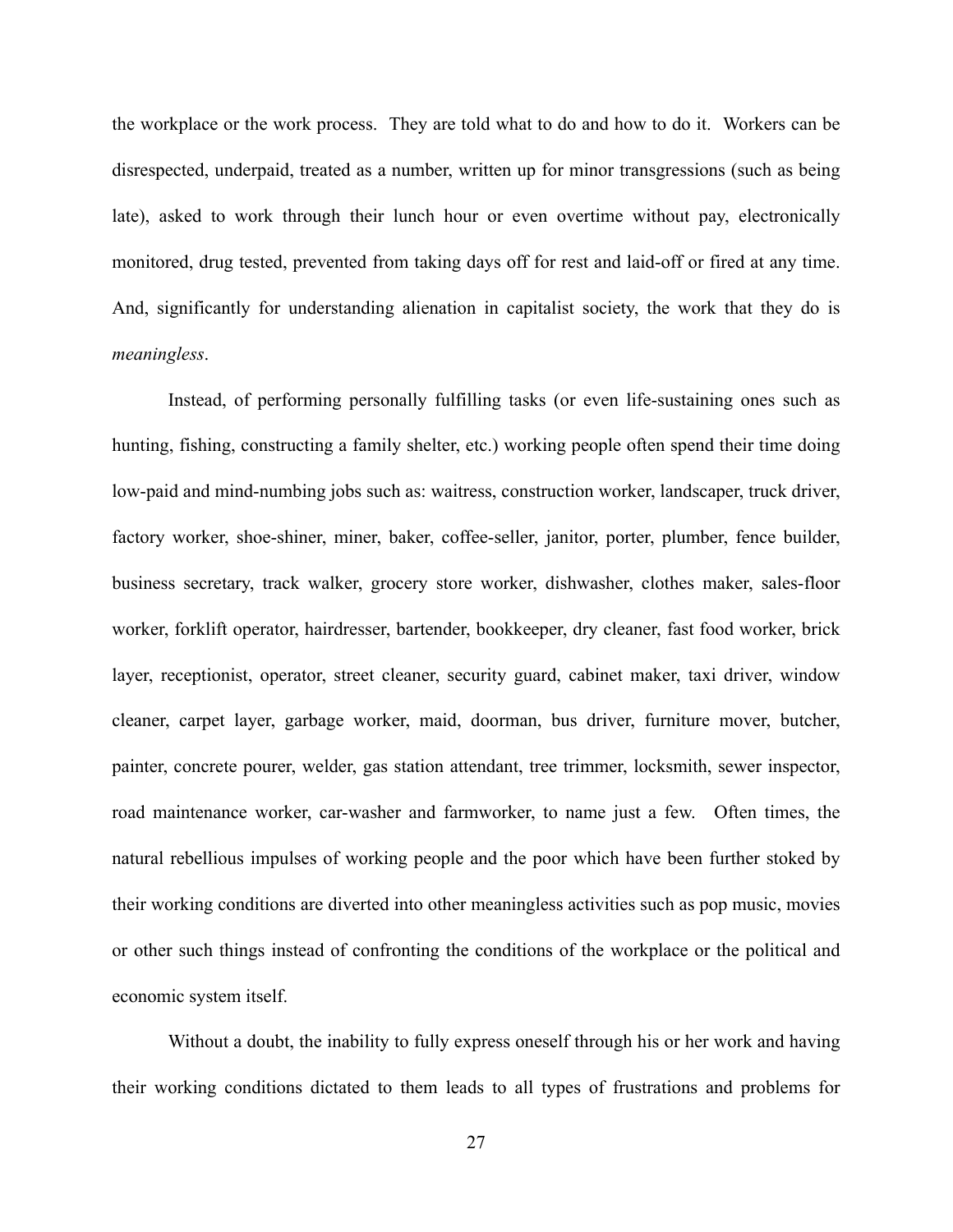working people and the poor. Indeed, drug and alcohol abuse, a lack of emotional health or a limited sense of well-being, overeating, extensive TV watching (particularly of the "zoning-out" variety), gambling, some types of interpersonal (and intrapersonal) violence, and the obsessive involvement in following sports, to name a few, can all be viewed as a result of people who are unhappy from meaningless and often times degrading work. Why? Because the economic system which creates alienation – capitalism – is not interested in developing people for the purpose of their personal happiness but instead views them as a means to generate super profits for those that own the productive forces of the economy. In fact, for most people within a capitalist economy there is no place for them to do work that is consistent with their very soul. And, in seeking some kind of release or happiness in ultimately destructive outlets working people simply become further alienated from themselves and society. In other words, alienation, once set into place can become a self-perpetuating way of life.

# **4 Conclusion: A Final Comment on Wealth and Poverty in the United States**

Edward Gibbon concluded in *The History of the Decline and Fall of the Roman Empire*  that one of the marks of the decaying culture of ancient Rome was the "widening disparity between very rich and very poor." As we have seen above, the disparity between rich and poor in the United States is as great as it has been since the "Roaring Twenties." The ever-increasing concentration of wealth during that time-period into the hands of the few ultimately gave way to the "Wall Street Crash of 1929." The "Crash" was followed by a long-lasting global-wide depression. The hardships that came with it, overwhelmingly, were experienced by working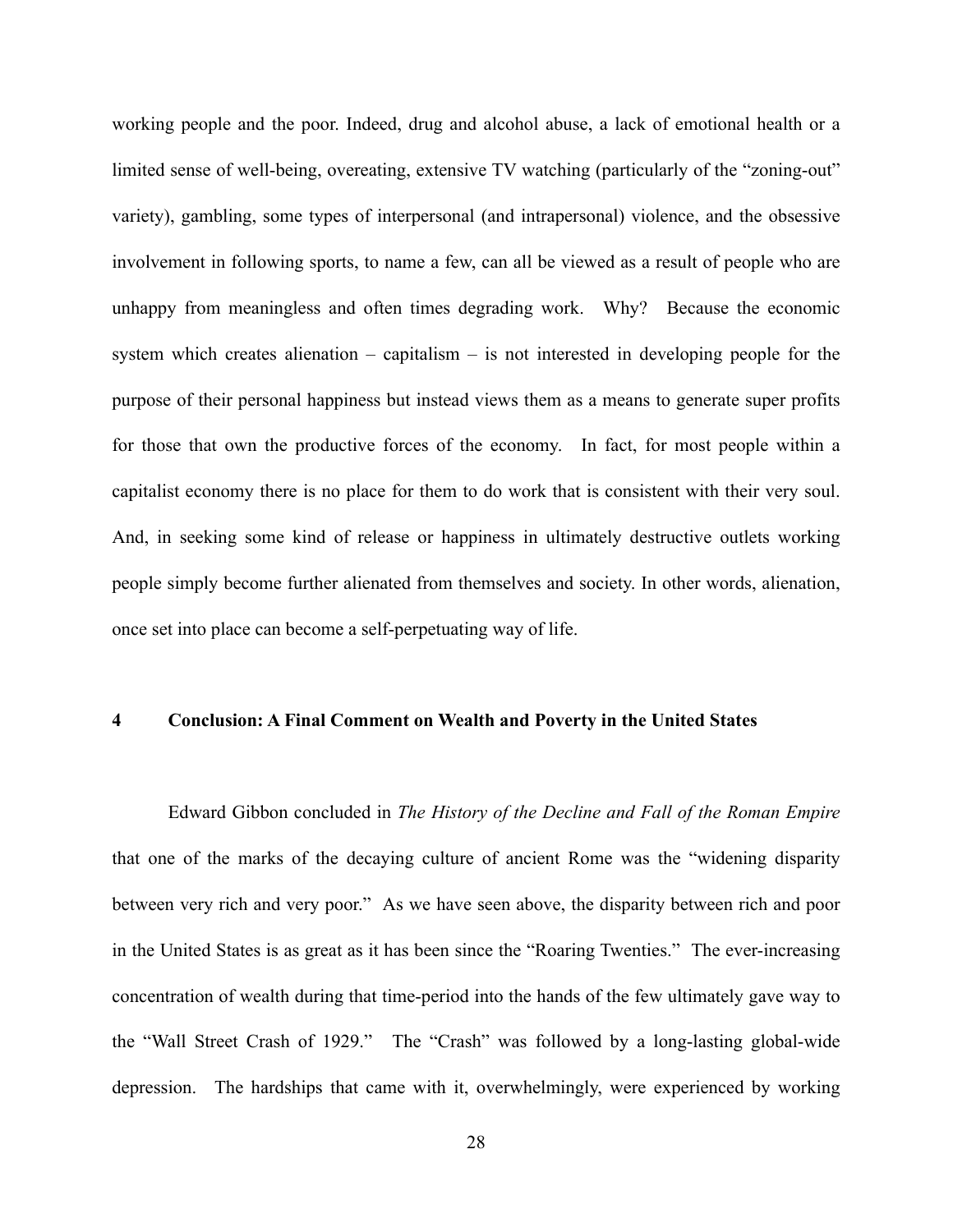people and the poor in the United States and around the world. In fact notably, and maybe most concerning for all, the Great Depression did not relent until the global economy was *reignited* by World War II.

Ultimately, confronting the system which makes great wealth and poverty possible – global capitalism – does not have to be done all at once. Instead, there is likely no bigger step that can be taken by any one person than simply rejecting *any compromise* of their own personal dignity. In fact, collectively, the most important step towards overturning a system predicated on human callousness and greed requires only that the people commit themselves to this basic principle. Otherwise, and in referencing Plato one final time, there is nothing stopping the American republic from disintegrating further. For sure, after first sparking a democratic revolt but later descending into a chaotic political order, the American republic will eventually degenerate into a dictatorship – or "rule by the criminal" – where US society would be guided by those exhibiting only the basest of human emotions. 89

In the end, in opposing the powerful politico-economic forces confronting the American republic, the people of the United States will be best served by connecting their struggle with *all peoples of the world*. After all, the economic system which rips oil from the desserts of Iraq is the same system that strips coal from the mines in West Virginia, paying poverty wages to the many while wrecking the physical beauty and biosphere of the Earth – all to enrich an already wealthy few. In so doing, the American people will become aware of not only the mass of humanity standing beside them but the immense power of their own class.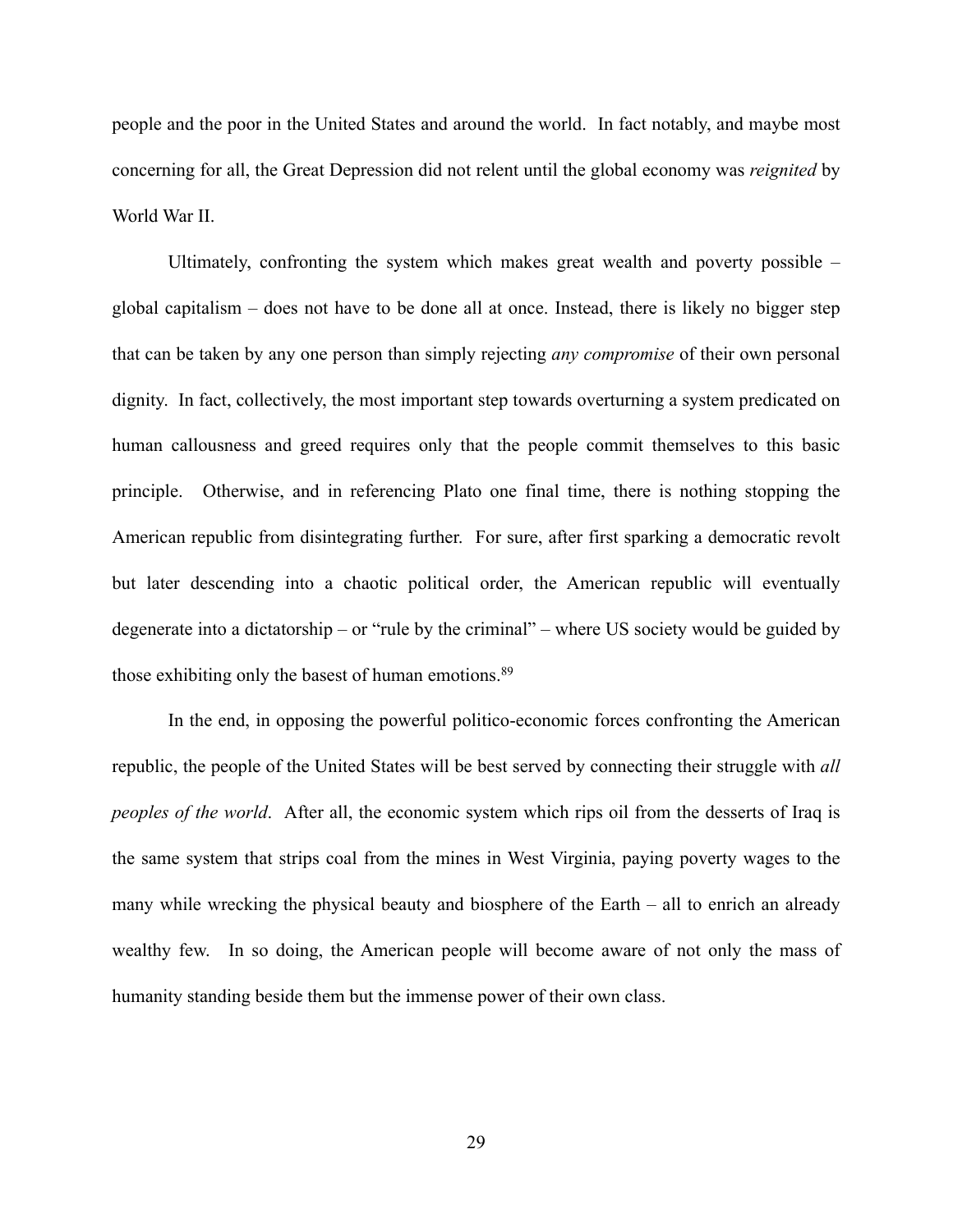*Jeremy Cloward teaches political science at Diablo Valley College in Pleasant Hill, CA. He has run for public office three times. The article "Wealth and Poverty in the United States" has been drawn from a chapter in Professor Cloward's forthcoming book:* Class Power and the Political Economy of the American Political System.

#### **NOTES**

 Michael Parenti, *Dirty Truths: Reflections on Politics, Media, Ideology, Conspiracy, Ethnic Life and Class Power* <sup>1</sup> (San Francisco, CA: City Lights Books, 1996), 21.

<sup>2</sup> OECD iLibrary, "Average wages," *OECD*, 2014, http://www.oecd-ilibrary.org/employment/average-wages/ indicator/english\_cc3e1387-en?isPartOf=/content/indicatorgroup/a452d2eb-en (accessed 4 July 2014).

<sup>3</sup> See the study by: Michael Greenstone and Adam Looney, "Trends," *The Milken Institute Review*, Third Quarter 2011, [http://www.hamiltonproject.org/files/downloads\\_and\\_links/07\\_milken\\_greenstone\\_looney.pdf](http://www.hamiltonproject.org/files/downloads_and_links/07_milken_greenstone_looney.pdf) (accessed 7 July 2014).

 Paul Krugman, "The Rich, the Right, and the Facts: Deconstructing the Income Distribution Debate," *The* <sup>4</sup> *American Prospect*, 2014, <http://prospect.org/article/rich-right-and-facts-deconstructing-inequality-debate> (8 July 2014).

<sup>5</sup> Krugman, "The Rich, the Right, and the Facts: Deconstructing the Income Distribution Debate:"

 See for example: Paul Wiseman for the Associated Press, "Richest 1 percent earn biggest share since '20s," *Bernie* <sup>6</sup> *Sanders: United States Senator for Vermont*, 10 September 2013, http://www.sanders.senate.gov/newsroom/must[read/richest-1-percent-earn-biggest-share-since-20s \(accessed 8 July 2014\).](http://www.sanders.senate.gov/newsroom/must-read/richest-1-percent-earn-biggest-share-since-20s) 

Wiseman for the Associated Press, "Richest 1 percent earn biggest share since '20s." 7

<sup>8</sup> The Economic Policy Institute's study was published in the article: Krugman, "The Rich, the Right, and the Facts: Deconstructing the Income Distribution Debate:"

<sup>9</sup> Ibid.

<sup>10</sup> CBO, "Trends in the Distribution of Household Income Between 1979 and 2007," *Congressional Budget Office*, 25 October 2011, <http://www.cbo.gov/publication/42729>(accessed 8 July 2014).

<sup>11</sup> The statistic is calculated from the Bureau of Labor Statistics Current Employment Statistics Survey by the AFL-CIO. For the original data see: Bureau of Labor Statistics, "Current Employment Statistics - CES (National)," *Department of Labor*, 2014, <http://www.bls.gov/ces/tables.htm#ee>(accessed 14 July 2014). For the article, see: AFL-CIO, "CEO-to-Worker Pay Ratios Around the World," *AFL-CIO America's Unions*, 2014, http:// [www.aflcio.org/Corporate-Watch/Paywatch-Archive/CEO-Pay-and-You/CEO-to-Worker-Pay-Gap-in-the-United-](http://www.aflcio.org/Corporate-Watch/Paywatch-Archive/CEO-Pay-and-You/CEO-to-Worker-Pay-Gap-in-the-United-States/Pay-Gaps-in-the-World)States/Pay-Gaps-in-the-World (accessed 14 July 2014).

<sup>12</sup> AFL-CIO, "CEO-to-Worker Pay Ratios Around the World."

<sup>13</sup> Huffington Post, "CEO-To-Worker Pay Ratio Ballooned 1,000 Percent Since 1950: Report," *Huff Post: Business: Edition US,"* 1 May 2013, [http://www.huffingtonpost.com/2013/04/30/ceo-to-worker-pay-ratio\\_n\\_3184623.html](http://www.huffingtonpost.com/2013/04/30/ceo-to-worker-pay-ratio_n_3184623.html) (accessed 1 July 2014).

<sup>14</sup> AFL-CIO, "EXECUTIVE PAYWATCH," *AFL-CIO America's Unions*, 2013, http://www.aflcio.org/Corporate-[Watch/CEO-Pay-and-You/100-Highest-Paid-CEOs \(accessed 1 July 2014\).](http://www.aflcio.org/Corporate-Watch/CEO-Pay-and-You/100-Highest-Paid-CEOs) 

<sup>15</sup> AFL-CIO, "EXECUTIVE PAYWATCH."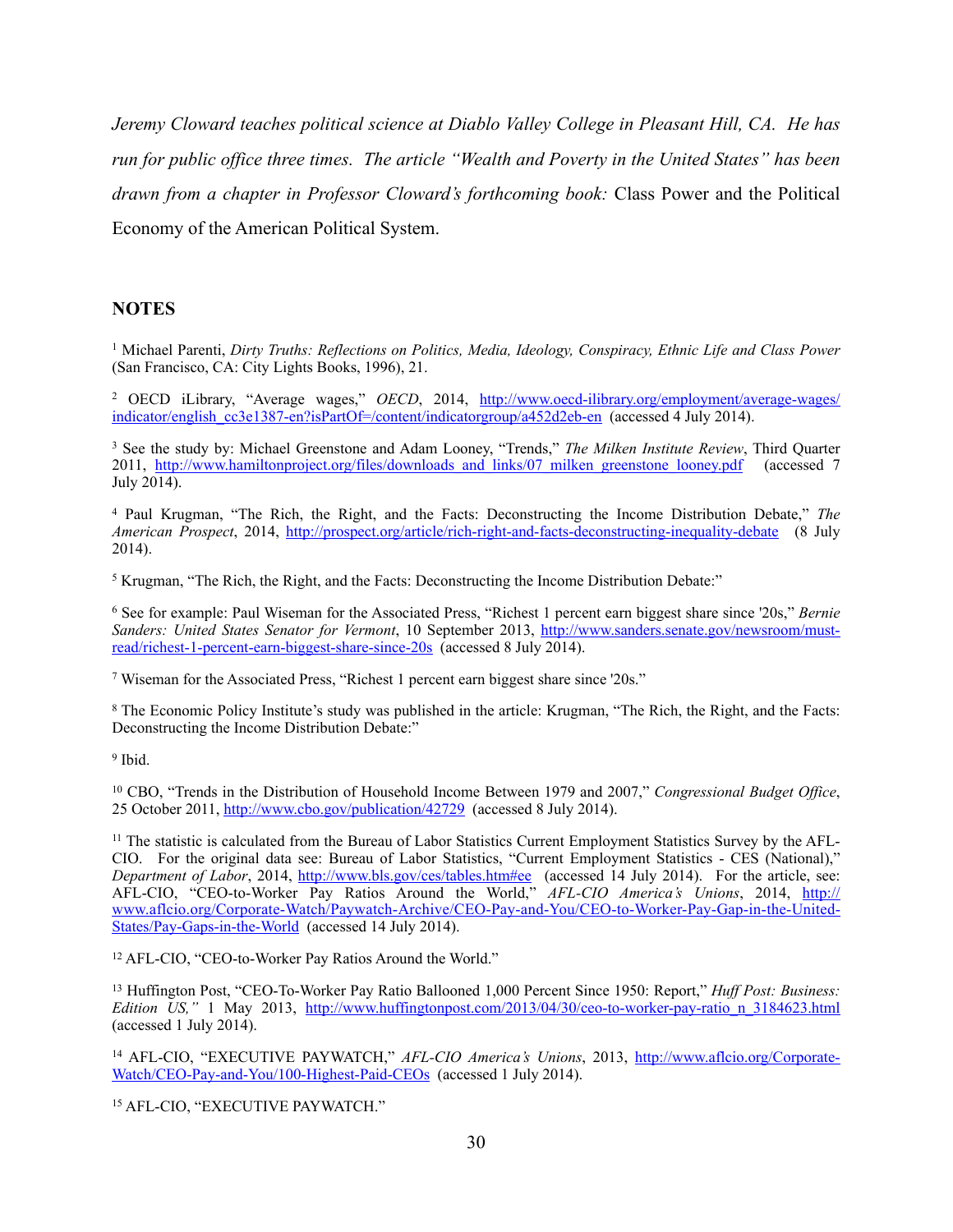<sup>16</sup> Huffington Post, "CEO-To-Worker Pay Ratio Ballooned 1,000 Percent Since 1950: Report."

 $17$  Ibid.

 $18$  Bureau of Labor Statistics. "Union Members – 2013."

<sup>19</sup> Gallup, "Labor Unions," *Gallup*, 14 July 2014, <http://www.gallup.com/poll/12751/labor-unions.aspx> (accessed 14 July 2014).

<sup>20</sup> Gallup, "Labor Unions."

<sup>21</sup> See for example: Michael B. Kelley, "Wealth Inequality Is MUCH Worse Than You Realize," *Business Insider*, 5 March 2013, <http://www.businessinsider.com/inequality-is-worse-than-you-think-2013-3#ixzz38FEA3WZg> (accessed 23 July 2014).

<sup>22</sup> Aldo Svaldi, "Robert Reich: Income inequality the defining issue for U.S.," *Denver Post*, 11 January 2014, *http://* [www.denverpost.com/business/ci\\_24889586/robert-reich-income-inequality-defining-issue-u-s#ixzz2rcLtMrAF](http://www.denverpost.com/business/ci_24889586/robert-reich-income-inequality-defining-issue-u-s#ixzz2rcLtMrAF) (accessed 23 July 2014).

<sup>23</sup> [Robert Reich, "The Rise of the Non-Working Rich,"](http://robertreich.org/post/91880951615) *Robert Reich*, 15 July 2014, http://robertreich.org/post/ 91880951615 (accessed 23 July 2014).

<sup>24</sup> Reich, "The Rise of the Non-Working Rich."

<sup>25</sup> Procter & Gamble, "Leadership Brands," *Procter & Gamble*, 2014, [http://www.pg.com/en\\_US/brands/index.shtml](http://www.pg.com/en_US/brands/index.shtml) (accessed 15 July 2014).

 [Johnson & Johnson, "Consumer Health Care Products,"](http://www.jnj.com/healthcare-products/consumer) *Johnson & Johnson*, 15 July 2014, http://www.jnj.com/ <sup>26</sup> healthcar[e-products/consumer](http://www.jnj.com/healthcare-products/consumer) (accessed 15 July 2014).

<sup>27</sup> Nestle, "Brands," *Nestle*, 2014, <http://www.nestleusa.com/brands> (accessed 15 July 2014).

<sup>28</sup> The Coca-Cola Company, "Brands," *Coca-Cola*[, 2014, http://www.coca-colacompany.com/brands/the-coca-cola](http://www.coca-colacompany.com/brands/the-coca-cola-company) company (accessed 14 July 2014).

<sup>29</sup> Brands You Love, "Top Global Brands," *PepsiCo*[, 2014, http://www.pepsico.com/Brands/BrandExplorer#top](http://www.pepsico.com/Brands/BrandExplorer#top-global) global (accessed 14 July 2014).

 Unilever, "View Our Brands," *Unilever*, 2014, <http://www.unilever.com/brands-in-action/view-brands.aspx> <sup>30</sup> (accessed 15 July 2014).

<sup>31</sup> Mars, "Brands," *Mars*, 2014,<http://www.mars.com/global/brands.aspx>(accessed 15 July 2014).

<sup>32</sup> Kraft, "Kraft Products," *Kraft*, 2013, <http://www.kraftrecipes.com/Products/productmain.aspx> (accessed 14 July 2014).

<sup>33</sup> General Mills, "Brands," *General Mills*, 2014, <http://www.generalmills.com/en/Brands.aspx>(accessed 16 July 2014).

<sup>34</sup> Kellogg's, "Our Brands," *Kellogg's*, 2014, [http://www.kelloggs.com/en\\_US/our-brands.html](http://www.kelloggs.com/en_US/our-brands.html) (accessed 15 July 2014).

<sup>35</sup> The Accountability Deficit, "How Banks Got Too Big To Fail," *Mother Jones*, January/February 2010, http:// www.motherjones.com/politics/2010/01/bank-merger-history (accessed 16 July 2014).

<sup>36</sup> The Accountability Deficit, "How Banks Got Too Big To Fail."

<sup>37</sup> Stephen Gandel, "By every measure, the big banks are bigger," *Fortune*, 13 September 2013, http://fortune.com/ [2013/09/13/by-every-measure-the-big-banks-are-bigger/ \(accessed 16 July 2014\).](http://fortune.com/2013/09/13/by-every-measure-the-big-banks-are-bigger/)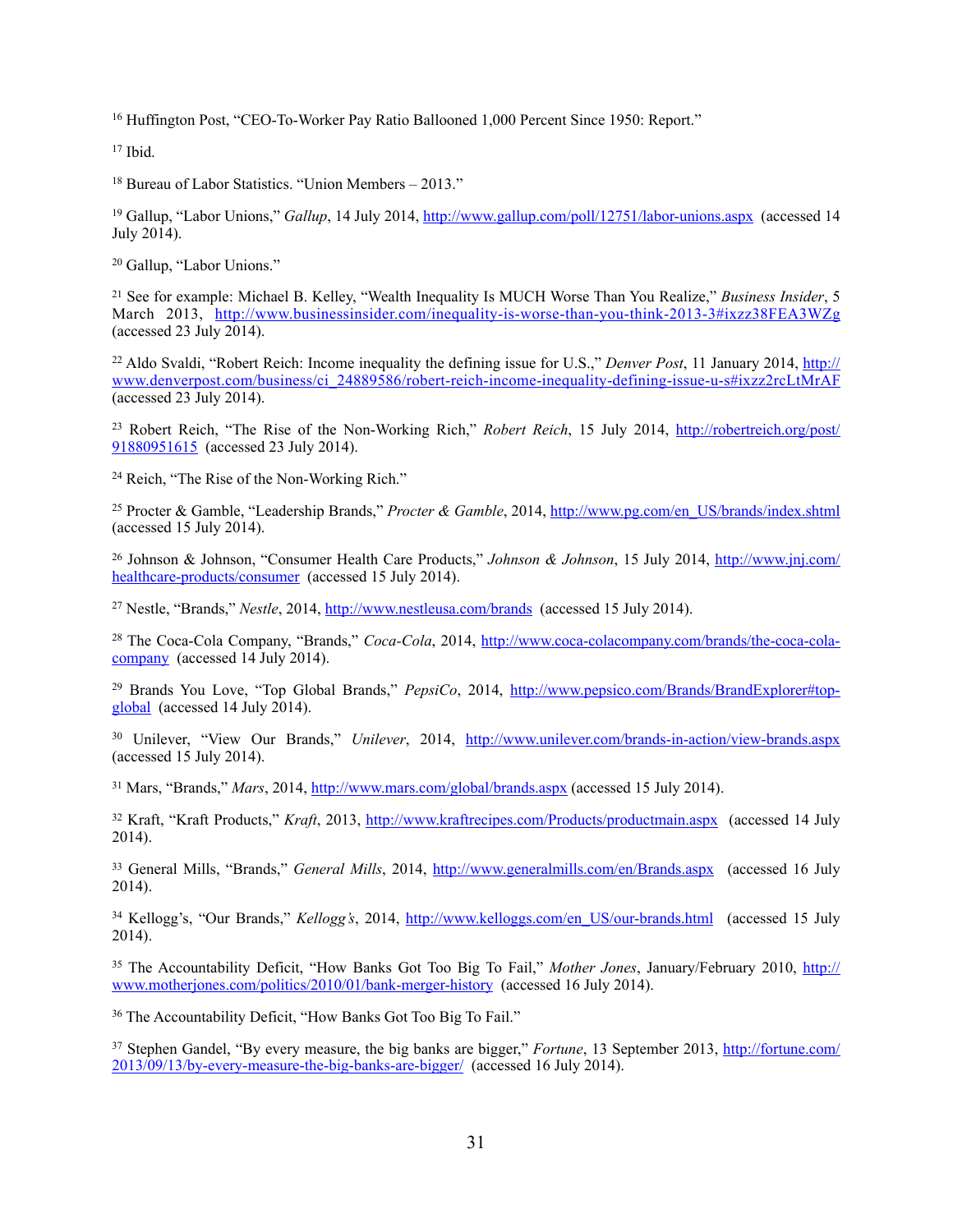Forbes, "America's Biggest Banks," *Forbes*[, 2014, http://www.forbes.com/pictures/eehd45egjjk/top-10-biggest-](http://www.forbes.com/pictures/eehd45egjjk/top-10-biggest-banks-in-america/) <sup>38</sup> banks-in-america/ (accessed 16 July 2014).

<sup>39</sup> Gandel, "By every measure, the big banks are bigger."

 $40$  Ibid.

 OpenSecrets.org: Center for Responsive Politics, "Commercial Banks: Lobbying 2013," *OpenSecrets.org: Center* <sup>41</sup> *for Responsive Politics*, 2014, <https://www.opensecrets.org/industries/lobbying.php?cycle=2014&ind=F03> (accessed 22 July 2014).

 OpenSecrets.org: Center for Responsive Politics, "Commercial Banks: Top Contributors 2013," *OpenSecrets.org:* <sup>42</sup> *Center for Responsive Politics*, 2014, <https://www.opensecrets.org/industries/indus.php?ind=F03>(accessed 22 July 2014).

 Stefania Vitali, James B Glattfelder and Stefano Battiston, "The network of global corporate control," *PLOS/ONE*, 43 [Volume 6, Issue 10, 26 October 2011, http://www.plosone.org/article/info%3Adoi%2F10.1371%2Fjournal.pone.](http://www.plosone.org/article/info%253Adoi%252F10.1371%252Fjournal.pone.0025995) 0025995 (accessed 25 July 2014).

<sup>44</sup> Bruce Upbin, "The 147 Companies That Control Everything," *Forbes*, 22 October 2011, http://www.forbes.com/ [sites/bruceupbin/2011/10/22/the-147-companies-that-control-everything/ \(accessed 25 July 2014\).](http://www.forbes.com/sites/bruceupbin/2011/10/22/the-147-companies-that-control-everything/) 

<sup>45</sup> Upbin, "The 147 Companies That Control Everything,"

 Netmarketshare, "Desktop Operating System Market Share," *NetApplications.com*, 2014, http:// <sup>46</sup> [www.netmarketshare.com/operating-system-market-share.aspx?qprid=10&qpcustomd=0 \(accessed 24 July 2014\).](http://www.netmarketshare.com/operating-system-market-share.aspx?qprid=10&qpcustomd=0) 

 Microsoft, "Microsoft by the Numbers," *Microsoft*, 7 July 2014, [http://www.microsoft.com/en-us/news](http://www.microsoft.com/en-us/news/bythenumbers/ms_numbers.pdf)/ <sup>47</sup> [bythenumbers/ms\\_numbers.pdf \(accessed 24 July 2014\).](http://www.microsoft.com/en-us/news/bythenumbers/ms_numbers.pdf) 

 Elizabeth Wasserman, "Gates deposition makes judge laugh in court," *CNN.com*, 17 November 1998, http:// <sup>48</sup> edition.cnn.com/TECH/computing/9811/17/judgelaugh.ms.idg/ (accessed 24 July 2014).

 See for example: World Business, "Microsoft hit by record EU fine," *CNN.com*, 25 March 2004, http:// <sup>49</sup> web.archive.org/web/20060413082435/http://www.cnn.com/2004/BUSINESS/03/24/microsoft.eu/ (accessed 24 July 2014).

 See for example: Baseline, "EU Fines Microsoft \$357.3M for Defiance," *HighBeam Business* operated by 50 [Cengage Learning, http://business.highbeam.com/435689/article-1G1-148138752/eu-fines-microsoft-3573m](http://business.highbeam.com/435689/article-1G1-148138752/eu-fines-microsoft-3573m-defiance)defiance (accessed 24 July 2014).

<sup>51</sup> Aoife White, "EU fines Microsoft record US\$1.3 billion for charging rivals too much," *USAToday*, 28 February 2008, [http://usatoday30.usatoday.com/tech/products/2008-02-27-3211307819\\_x.htm](http://usatoday30.usatoday.com/tech/products/2008-02-27-3211307819_x.htm) (accessed 24 July 2014).

<sup>52</sup> Lyndsey Layton, "How Bill Gates pulled off the swift Common Core revolution," *The Washington Post*, 7 June [2014, http://www.washingtonpost.com/politics/how-bill-gates-pulled-off-the-swift-common-core-revolution/](http://www.washingtonpost.com/politics/how-bill-gates-pulled-off-the-swift-common-core-revolution/2014/06/07/a830e32e-ec34-11e3-9f5c-9075d5508f0a_story.html) 2014/06/07/a830e32e-ec34-11e3-9f5c-9075d5508f0a\_story.html (accessed 24 July 2014).

Layton, "How Bill Gates pulled off the swift Common Core revolution." <sup>53</sup>

<sup>54</sup> Acquisitions, "Strategic Acquisitions," *Oracle*, 2014, <http://www.oracle.com/us/corporate/Acquisitions/index.html> (accessed 25 July 2014).

 OpenSecrets.org: Center for Responsive Politics, "Influence and Lobbying: Oracle Corp," *OpenSecrets.org:* <sup>55</sup> *Center for Responsive Politics*[, 28 April 2014, https://www.opensecrets.org/lobby/clientsum.php?](https://www.opensecrets.org/lobby/clientsum.php?id=D000000422&year=2014) id=D000000422&year=2014 (accessed 25 July 2014).

<sup>56</sup> OpenSecrets.org: Center for Responsive Politics, "Influence and Lobbying: Oracle Corp: PAC to PAC/Party Election Cycle 2014," *OpenSecrets.org: Center for Responsive Politics*, 28 April 2014, https://www.opensecrets.org/ lobby/clientsum.php?id= $D000000422\&\text{year}=2014$  (accessed 25 July 2014).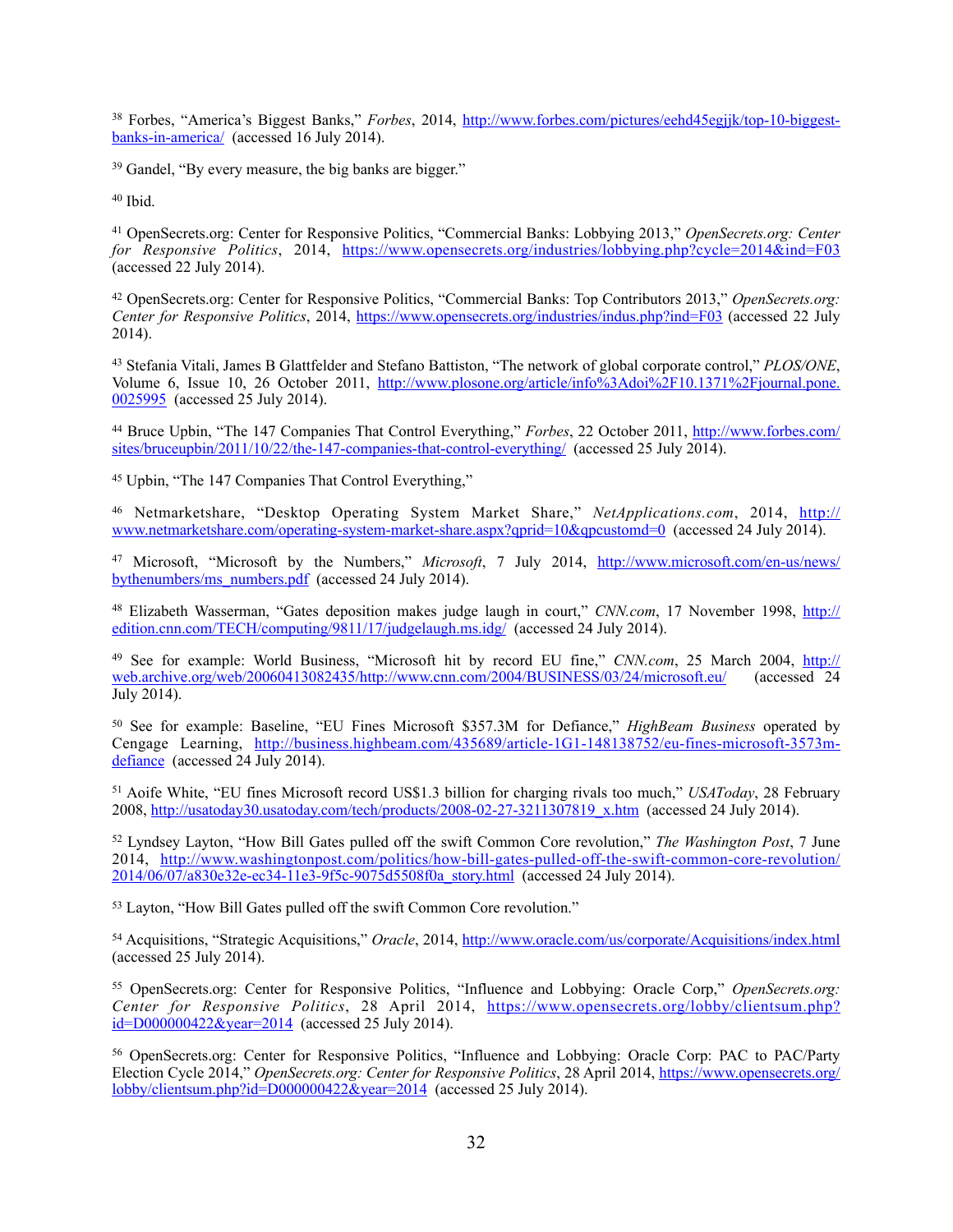<sup>57</sup> Koch, "Companies," *Koch Industries*, 2014,<http://www.kochind.com/Companies/> (accessed 25 July 2014).

<sup>58</sup> See for example: Matea Gold, "Koch-backed political network, built to shield donors, raised \$400 million in 2012 elections," *The Washington Post*, 5 January 2014, http://www.washingtonpost.com/politics/koch-backed-political[network-built-to-shield-donors-raised-400-million-in-2012-elections/](http://www.washingtonpost.com/politics/koch-backed-political-network-built-to-shield-donors-raised-400-million-in-2012-elections/2014/01/05/9e7cfd9a-719b-11e3-9389-09ef9944065e_story.html) 2014/01/05/9e7cfd9a-719b-11e3-9389-09ef9944065e\_story.html (accessed 25 July 2014).

<sup>59</sup> See for example: Frank James, "Report: David Koch Calls Obama Socialist Who Deserves Little Bin Laden Credit," *NPR*[, 5 May 2011, http://www.npr.org/blogs/itsallpolitics/2011/05/05/136030860/report-david-koch-calls](http://www.npr.org/blogs/itsallpolitics/2011/05/05/136030860/report-david-koch-calls-obama-socialist-who-deserves-little-bin-laden-credit)obama-socialist[-who-deserves-little-bin-laden-credit](http://www.npr.org/blogs/itsallpolitics/2011/05/05/136030860/report-david-koch-calls-obama-socialist-who-deserves-little-bin-laden-credit) (accessed 25 July 2014).

<sup>60</sup> Dan Alexander, "Super Donor Sheldon Adelson Made \$2.1 Billion In 2 Days Since 'Adelson Primary," *Forbes*, 2 [April 2014, http://www.forbes.com/sites/danalexander/2014/04/02/super-donor-sheldon-adelson-made-2-1-billion](http://www.forbes.com/sites/danalexander/2014/04/02/super-donor-sheldon-adelson-made-2-1-billion-in-2-days-since-adelson-primary/)in-2-days-since-adelson-primary/ (accessed 25 July 2014).

<sup>61</sup> Americans for Tax Fairness, "Wal-Mart on Tax Day: How Taxpayers Subsidize America's Biggest Employer and Richest Family," *Americans for Tax Fairness*[, April 2014, http://www.americansfortaxfairness.org/files/Walmart-on-](http://www.americansfortaxfairness.org/files/Walmart-on-Tax-Day-Americans-for-Tax-Fairness-1.pdf)Tax-Day-Americans-for-Tax-Fairness-1.pdf (accessed 25 July 2014).

 $62$  Americans for Tax Fairness, "Wal-Mart on Tax Day: How Taxpayers Subsidize America's Biggest Employer and Richest Family."

<sup>63</sup> See for example: Kate Hodal, Chris Kelly and Felicity Lawrence, "Revealed: Asian slave labour producing prawns for supermarkets in US, UK," *The Guardian*, 10 June 2014, http://www.theguardian.com/globaldevelopment/2014/jun/10/supermarket-prawns-thailand-produced-slave-labour (accessed 25 July 2014).

<sup>64</sup> Joshua Berlinger, "A New Poverty Calculation Yields Some Surprising Results," *Business Insider*, 15 November [2012, http://www.businessinsider.com/new-census-data-on-poverty-rates-yields-some-pretty-shocking](http://www.businessinsider.com/new-census-data-on-poverty-rates-yields-some-pretty-shocking-results-2012-11#ixzz38n6bhAGG)results-2012-11#ixzz38n6bhAGG (28 July 2014).

 National Poverty Center, "Poverty in the United States Frequently Asked Questions," *The University of Michigan:* <sup>65</sup> *Gerald R. Ford School of Public Policy*, 2014,<http://www.npc.umich.edu/poverty/>(accessed 28 July 2014).

<sup>66</sup> National Poverty Center, "Poverty in the United States Frequently Asked Questions."

 $67$  Ibid.

<sup>68</sup> Bureau of the Census, "Extreme Poverty – Census.gov," *United States Census Bureau*, 14 August 2014, [www.census.gov/hhes/www/poverty/data/historical/hstpov22.xls](http://www.census.gov/hhes/www/poverty/data/historical/hstpov22.xls) (accessed 28 July 2014).

69

<sup>70</sup>[See for example: Nelson Mandela, "In Full: Mandela's Poverty Speech,"](http://news.bbc.co.uk/2/hi/uk_news/politics/4232603.stm) *BBC*, 3 February 2005, http:// news[.bbc.co.uk/2/hi/uk\\_news/politics/4232603.stm](http://news.bbc.co.uk/2/hi/uk_news/politics/4232603.stm) (accessed 28 July 2014).

 $71$  All information in section has been drawn from: GAO, "Economic Research Shows Adverse Impacts on Health Status and Other Social Conditions as well as the Economic Growth Rate," *Government Accountability Office*, January 2007, <http://www.gao.gov/new.items/d07344.pdf>(accessed 28 July 2014).

 Institute of Education Sciences, "Fast Facts," *National Center for Education Statistics*, 2014, http://nces.ed.gov/ <sup>72</sup> [fastfacts/display.asp?id=77 \(accessed 28 July 2014\).](http://nces.ed.gov/fastfacts/display.asp?id=77) 

<sup>73</sup> Except where noted, all information in this section is gathered from: GAO, "Economic Research Shows Adverse Impacts on Health Status and Other Social Conditions as well as the Economic Growth Rate."

<sup>74</sup> Bureau of Justice Statistics, "Correctional Populations in the United States, 2011," *US Department of Justice*, November 2012, <http://bjs.gov/content/pub/pdf/cpus11.pdf> (accessed 28 July 2014).

<sup>75</sup> Bureau of Justice Statistics, "Correctional Populations in the United States."